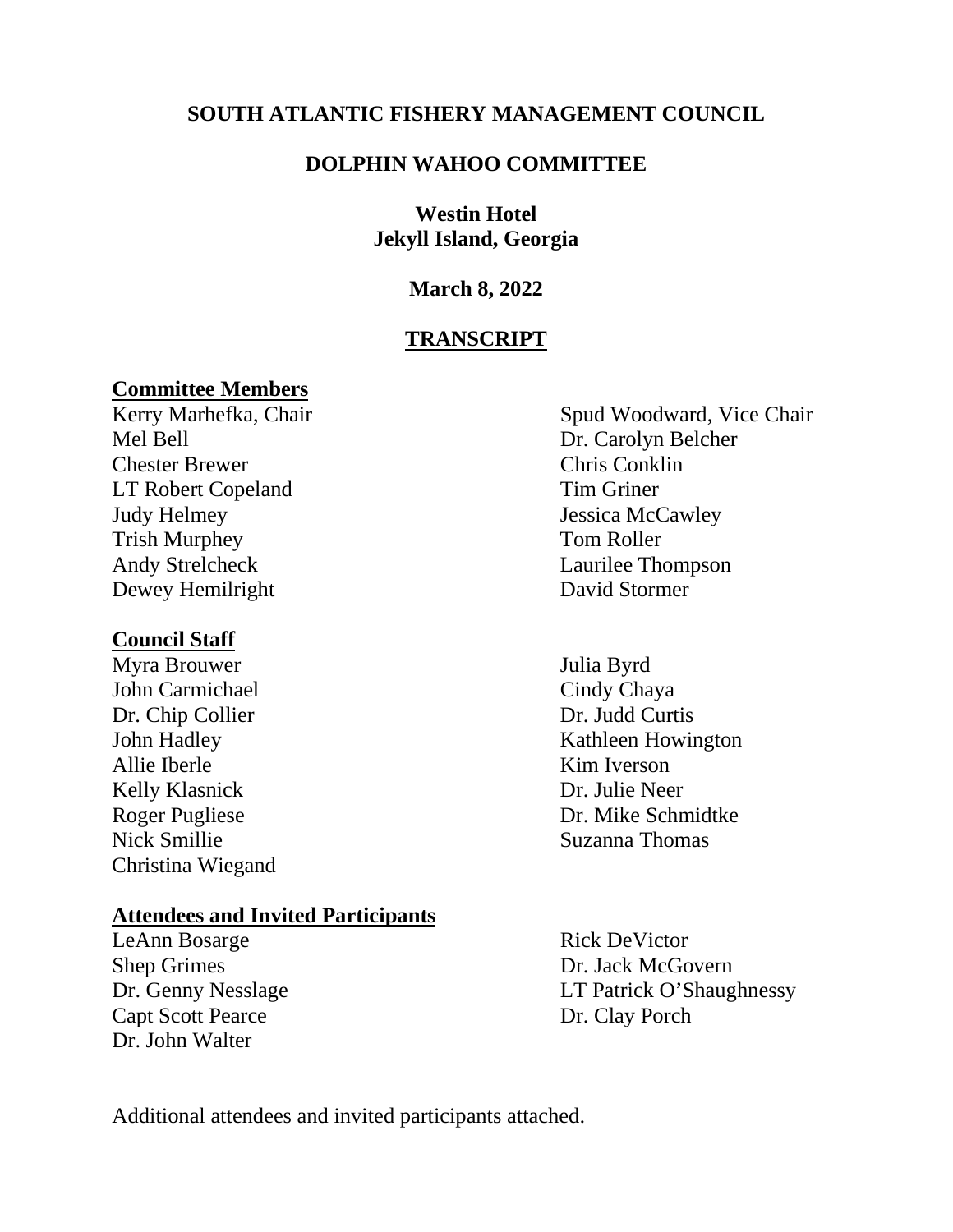The Dolphin Wahoo Committee of the South Atlantic Fishery Management Council convened at the Westin Hotel, Jekyll Island, Georgia, on Tuesday, March 8, 2022, and was called to order by Chairman Kerry Marhefka.

MS. MARHEFKA: First off is the Approval of the Agenda. Today, we'll be hearing about Amendment 10, the status of that, and we'll be looking at Reg Amendment 2, and then we'll be talking about topics for the upcoming advisory panel meeting. Are there any changes or additions to the agenda? Seeing none, the agenda is approved.

Next off, let's look at the September 2021 Dolphin Wahoo Committee minutes. Does anyone have any changes to those minutes? So no changes, and those minutes are approved. We'll start off today hearing from SERO about the status of Amendment 10, which we sent for approval I believe last June, and so take it away, Rick.

MR. DEVICTOR: Thank you, Madam Chair. Typically, SERO gives you updates when amendments are in rulemaking, after you submit it to National Marine Fisheries Service, and so the council approved this in June, as you recall, and it was submitted in October, and it includes actions for ABCs, ACLs, allocations for dolphin and wahoo, and other management measures, like authorized gear, commercial trip limits, operator card requirements, as well as a recreational vessel limit and changes to that, as you recall.

The notice of availability published on December 23, 2021, and that comment period ended on February 22 of this year, and then a proposed rule published on January 14, and the comment period ended on February 14, and that's a thirty-day comment period, and so those comment periods are done on the NOA and the proposed rule, and now the amendment is with National Marine Fisheries Service for approval, and we are working on a final rule now, and, of course, that final rule, if the amendment is approved and published, would have the implementation date. I will point out, if you want to see the comments received on the NOA and the proposed rule, that's all on regulations.gov, and you just do a search for "Dolphin Wahoo 10", and you can see all the comments that we received. That concludes my report.

MS. MARHEFKA: Thanks, Rick. I'm sure you got a lot of comments on that too, I suspect. Okay. We're going to move on to Regulatory Amendment 2, and John Hadley is going to lead us through that. Just as a reminder, today, what we hope our outcome to be is that we look at the range of options, so that we can approve this document to go out to scoping, and so we don't need to nail everything down, but we just need to make sure that our range is broad enough to get good comments for scoping, and so that's it. Take it away, John.

MR. HADLEY: Thank you very much. Just to kind of orient everywhere we are on this amendment, the committee left off in September, the last time we reviewed it, providing direction to staff to consider options that would modify the applicable range of the minimum size limit for dolphin, modify recreational retention limits for dolphin, potentially by mode, and so potentially different retention limits onboard private vessels, charter vessels, and headboats, and then, also, look at reducing or removing for-hire captain and crew bag limits, and that, again, is specifically for dolphin.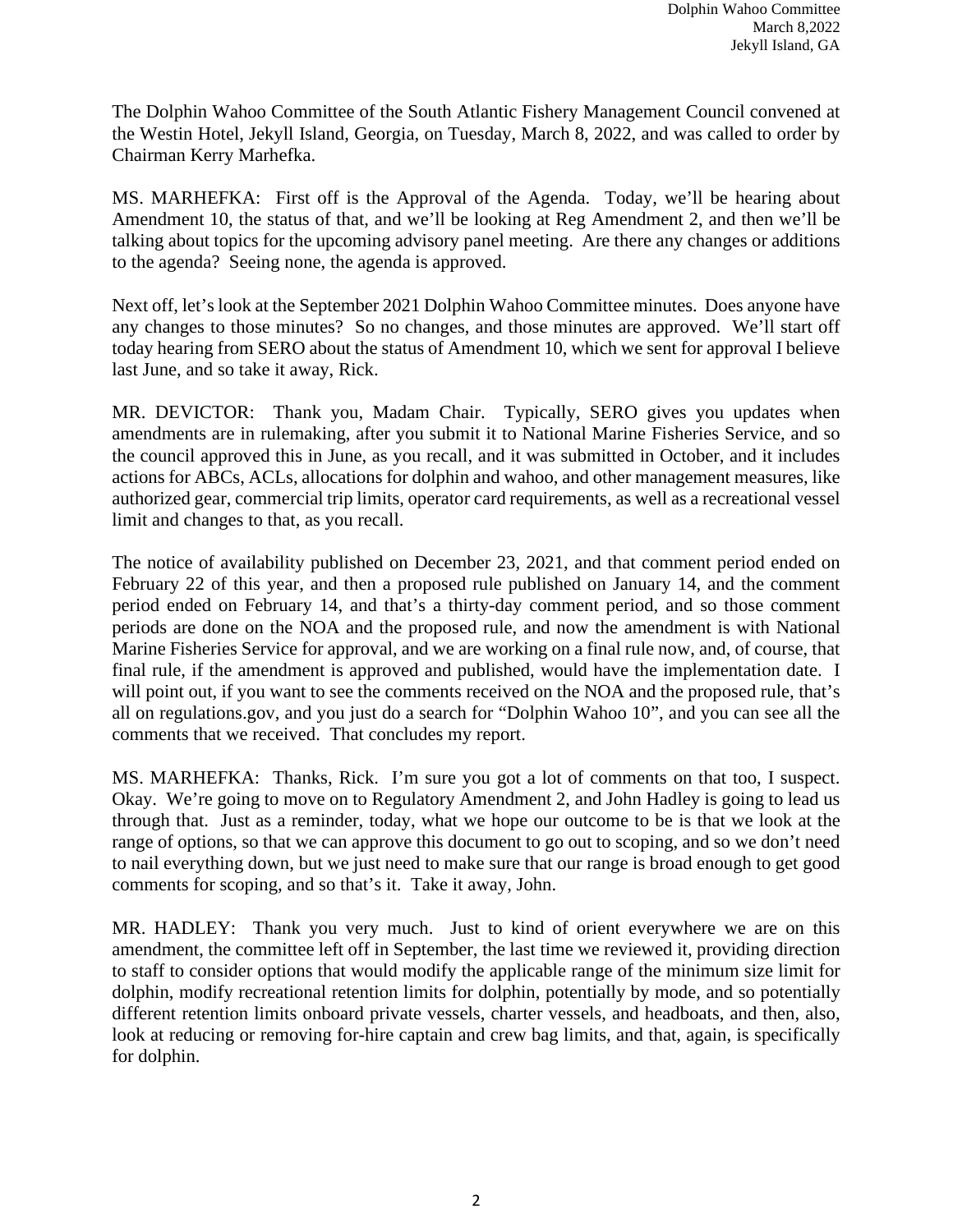As Rick just gave you an update on, Amendment 10 is in the process of moving through the regulatory process and rulemaking, and, overall, of note, the vessel limit is being reduced to fiftyfour fish, and so you'll see that come up a couple of times, when we get into the various actions.

Really, the objectives for this meeting are to look over the potential timing of the amendment, and just briefly review that, provide guidance on some of the range of options, and, if you are comfortable with doing so, approve the amendment for scoping. Looking at the tentative timing, at least as it currently stands on the council's workplan, again, the council is reviewing this options paper and potentially approving the amendment for scoping. Scoping would likely occur sometime this spring, and then the amendment would move along the process with, as of now, a final vote of approval on the amendment in March of 2023, and so next year. I'm happy to answer any questions on that. Otherwise, we'll get into kind of a discussion on the goals of the amendment and then the options, specifically. It looks like we're good to go. All right.

Within this, obviously, this is very early in the process, to really get into the weeds of a purpose and need or anything like that, since it hasn't been sent out for scoping, but I wanted to just take a brief second to make sure that the IPT has some general guidance on where to go when developing the purpose and need, and, really, kind of thinking, overall now, what would be the intended outcomes of this action and this amendment.

As of now, presumably the need for this amendment would be to increase conservation benefits to the dolphin fishery of the Atlantic region, and so I'll take a break and, if we want to add any items, we could always make a bullet-point list or something like that. If there's other intended outcomes of this amendment, certainly that would help the IPT come up with a purpose and need statement.

MS. MARHEFKA: I was just wondering if it's appropriate, based on my recollections from how we ended up here, after Amendment 10, and are we both trying to increase the conservation benefits, but also balance sort of some economic impacts? I don't know if that's the right word, but, if I'm on the right page, that's why we're sort of looking at the vessel limit situation, and that's just my thoughts, and I don't feel strongly about it, but that's my recollection, from how we got here. Laurilee.

MS. THOMPSON: I'm not sure that balance the economic impacts is the right thing, but it might be more like temper or cause less pain, but I don't think it's balancing. I think you're trying to reduce the economic impact, and also to keep economic devastation, future economic devastation, from happening, if they have to close the fishery down.

MS. MARHEFKA: Mel.

MR. BELL: I get your point, and, I mean, obviously, the big focus is increasing the conservation benefit, but it's in a manner that -- I followed you on the balance thing, because that's what kind of brought us into that discussion of particular aspects of limits and things, but that's what -- Those are the things that we're supposed to be doing under the National Standards anyway. I mean, by default, we're supposed to do things in a way that balance and that consider economic impacts and all, but the prime focus for doing it is that increased conservation benefit, to the degree that we can contribute in our region to this, because that's the part we have control over. I don't know, and, I mean, some of that is implied, I guess, and so I might see what others think, but --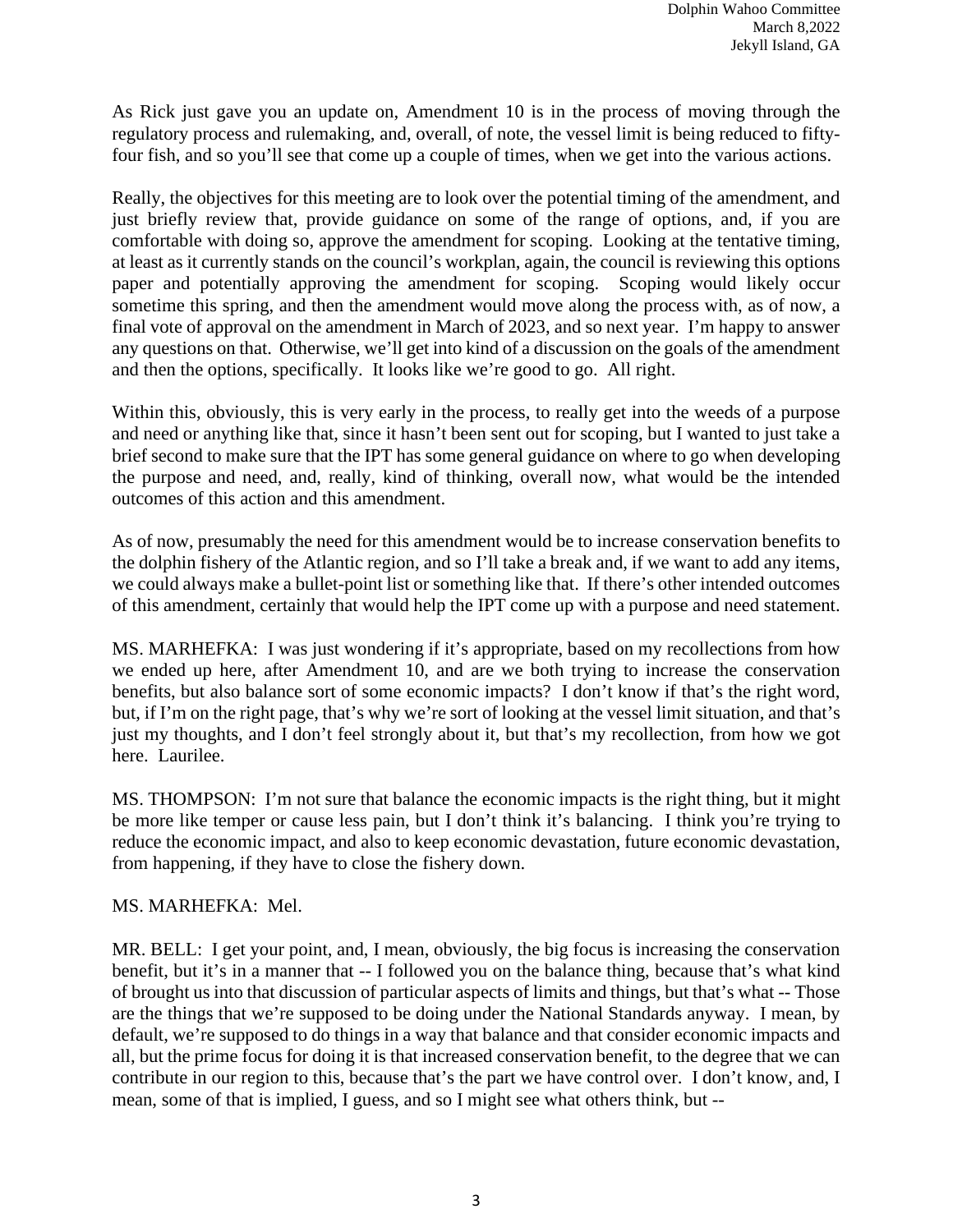## MS. MARHEFKA: Dewey.

MR. HEMILRIGHT: I was wondering if you might would say if you're doing the conservation benefit in a portion of the dolphin range, given the highly migratory part of it, and we only can control a certain aspect of it, versus the circulatory, or the big picture, that we have no control over at this time.

MS. MARHEFKA: Ain't that the truth? Yes, and I think that what I was trying to get at, and that's why we have the IPT members, and you all are much more articulate, but why are we here after Amendment 10, and you know what I'm saying, and that's what I was trying to nail down in the purpose and need, and how that is said is not as important to me as just sort of some acknowledgement that this is -- Some of these actions are a carryover from decisions and discussions we had in that amendment, and they weren't necessarily addressed there, but I am definitely not tied to how it's written. Anyone else?

MS. MURPHEY: I think I'm following what you're saying, and I can't offer anything better, but I think that does need to be captured in the purpose of need, of why we did come back, and I'm not sure how to do that, but I think it's important, even just from a historical perspective, when somebody looks at this twenty years from now, but I think it needs to be captured.

MR. GRINER: I agree, and I wanted to echo that. I think we really need to capture this. I mean, for me, personally, I am not sure how we got here, and, I mean, we just finished this, but we do need to make sure this is on the record.

MR. BREWER: Tim, we got here because Amendment 10 doesn't do much of anything, quite frankly, from a conservation benefit. It got rid of operator cards, and we went from sixty to fiftyfour, and so that's a *de minimis*, to use a word, change, and a *de minimis* conservation benefit. After Amendment 10 -- We passed that, and, I mean, I got mocked down in south Florida about what are you doing, and this does nothing, and people down there felt like it was a slap in the face, because the dolphin fishery is extremely important in south Florida, and other places as well, but, I mean, down there, it's like -- Particularly in the Keys, that's the fishery, and so I'm not sure exactly what machinations we're going through to get us back to take another look at this, but I do think we need to take another look at it.

MS. MARHEFKA: Go ahead, Spud.

MR. WOODWARD: Well, wordsmithing by committee is a dangerous business, and I think that maybe, if we need to reference Amendment 10 in this somewhere, could we just tack that onto the end of the purpose statement? If there's a belief that that needs to be memorialized somewhere, could you say the purpose of this amendment is to extend the applicable geographic range of the minimum size limit and modify the recreational retention limits for dolphin, as previously discussed in Amendment 10, and, that way, it links this to Amendment 10, so that the two things are shown as this is in succession to it, and it's just something out there to maybe consider.

## MS. MARHEFKA: Shep.

MR. GRIMES: Thank you, Madam Chair. I would just note that we could add, the IPT could add, that kind of language to any introduction for it, and I don't know that it would go in the purpose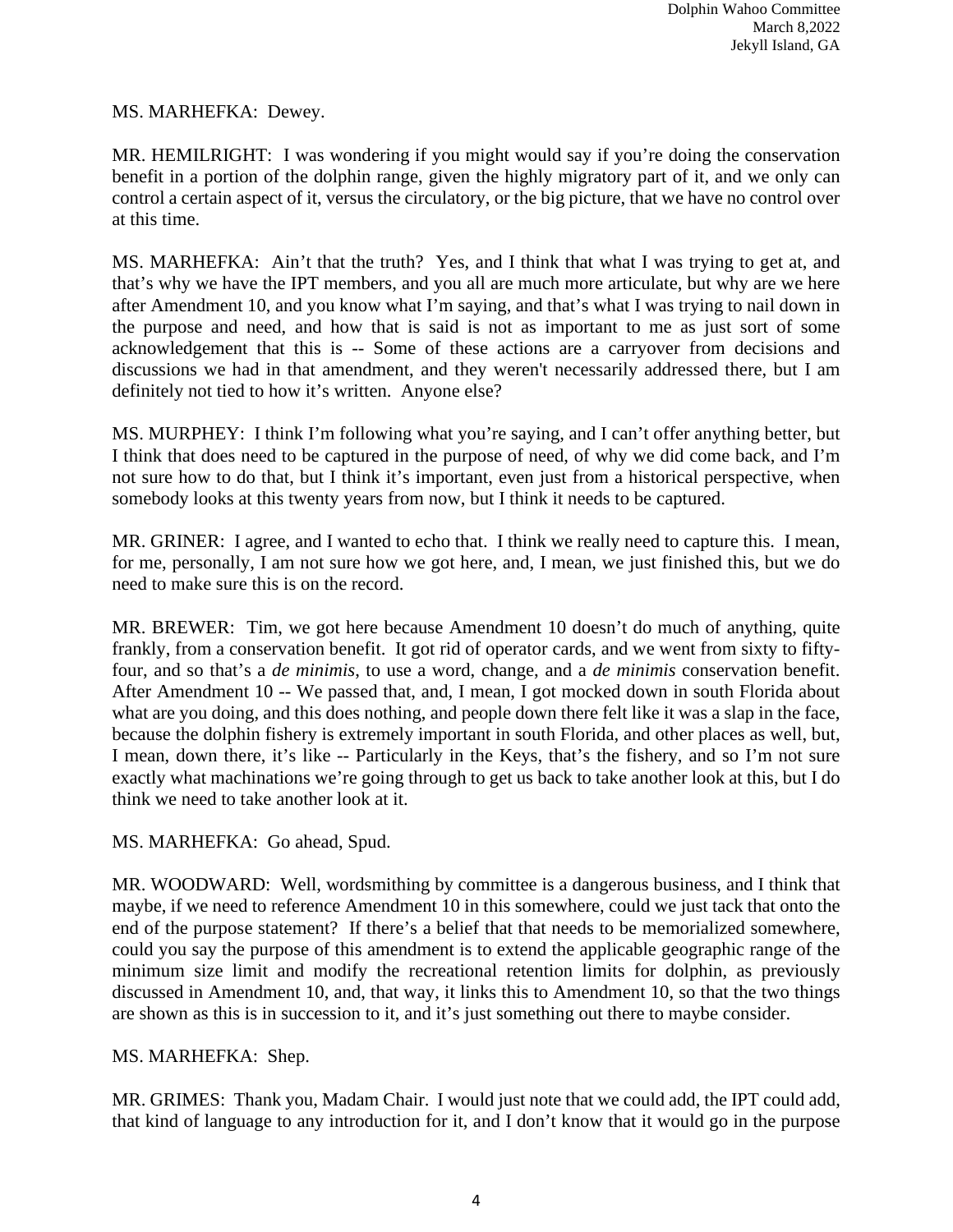and need, and this is something that's going to be approved for scoping, and so now debating and wordsmithing the purpose and need seems pretty premature to me. Thank you.

MS. MARHEFKA: Thanks, Shep. Tom, go ahead.

MR. ROLLER: Thank you, Kerry. I just think that it's important that we communicate to the stakeholders here why we're approaching this again, and we all have a bunch of different reasons on the table, and that's been the biggest thing that I've heard from stakeholders in North Carolina, particularly the for-hire fleet, is they've said, wait, wait, we just did this, and why are we doing this again, and so I just think that we need to communicate that.

MS. MARHEFKA: I think Shep is right, and I think hopefully what we've had here is a productive discussion, and the IPT will read all of it, and you all will take it back to them, and I think we've given you something to work with. We've given you a job to do, and so, unless anyone feels really strongly -- Andy.

MR. STRELCHECK: I don't feel strongly, but just a comment, and so I just wanted to build on Tom's statement. To me, we're revisiting this because we're hearing a lot of input from stakeholders, right? It wasn't necessarily that we weren't hearing that at the tail-end of Dolphin Wahoo Amendment 10, but that amendment took many, many years in the making, and it evolved over an extended period of time, and so what we know now is different, I think, than even what we knew when we took final action on Dolphin Wahoo Amendment 10, and so I think it's important to kind of reflect that, from the standpoint of public input and statements from stakeholders. I know it's not necessarily consistent across the geographic range, but that, to me, is an important emphasis here, with regard to why we're re-looking at this.

MR. BELL: I think, following up on that, it's good to have that on the record as the explanation, but, also, as we got towards the end of that multiyear process, as Andy mentioned, it seems like that's when some of the stakeholder involvement really ramped up, literally, at the tail-end of that, and so we concluded that process, and now we're carrying on, based on additional input, and I really like -- At some point, let them do the wordsmithing at the IPT level, but Spud's kind of concept of tying this in, just so it's on the record and everybody understands the why, and it would explain to the stakeholders why, but, as long as it's clearly on the record, and I think Trish's point was good that it needs to be clear, because, twenty years from now, when Trish is revisiting this, she can say, oh, yeah, now I remember.

MS. MARHEFKA: When our grandchildren are still doing this. No, but I think that was a really good discussion, and I think that it's just going to be really important that, when we go out to scoping with this -- I mean, luckily, John has been through this whole process, and you can relay that, as staff, to the public, and you know how we got here, and whoever is doing those hearings can, and so that was hopefully really what you all needed for that point, and so I'm going to let John get back to looking at the range of options we have for this reg amendment.

MR. HADLEY: Perfect, and absolutely I appreciate that. That certainly helps when going out to the public for scoping, and that's certainly plenty of information for the IPT to take it and digest and then kind of come back with a more robust purpose and need statement, and so I appreciate that.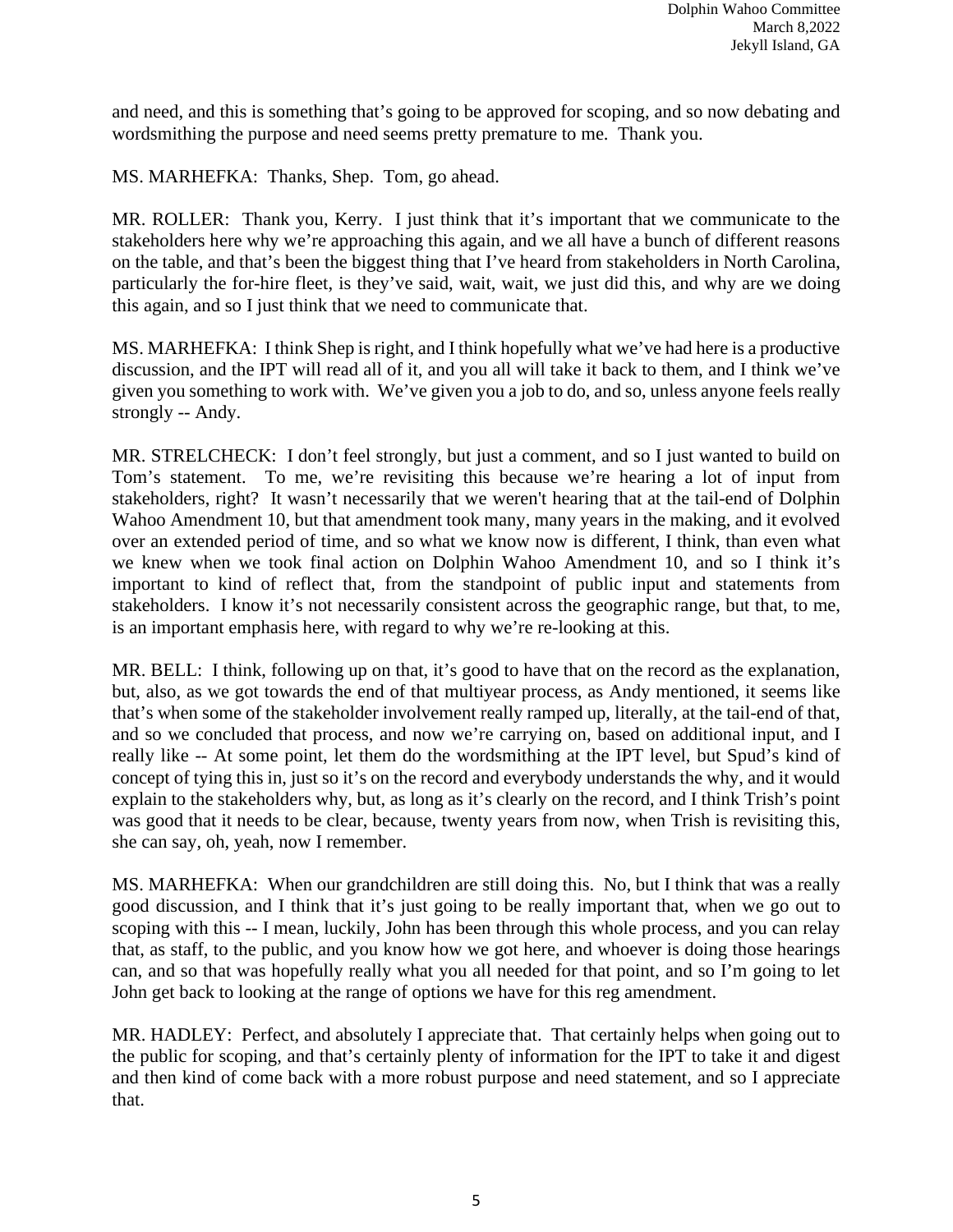From here on out, we'll jump into some of the proposed actions, proposed options, or options for proposed actions. Sorry. The first one, there is four total, as the amendment is currently developed, and the first one focuses on modifying the applicable range of the minimum size limit for dolphin, and so, just to be clear, it's not looking at changing what the size limit is, but it's just looking at where the range of the size limit would apply.

As a little bit of background, currently, there is a minimum size limit for dolphin, and that is twenty inches fork length, and this applies to both the Atlantic EEZ side of Florida, Georgia, and South Carolina. The size limit applies to both the recreational and commercial sectors, and, essentially, from the South Carolina/North Carolina state line and states further north, there is not a minimum size limit for dolphin, and so this includes North Carolina as well as northwards in the Mid-Atlantic and New England regions.

Just a reminder, as a little bit of background on why the minimum size limit went into place, and the council's rationale for doing so, it was implemented off of Florida and Georgia in the original FMP, with the council's conclusions stating that establishing the size limit would prevent targeting of peanut or chicken dolphin, and so small dolphin, reduce waste, and increase yield in the fishery. Additionally, it was intended to only allow harvest after most female dolphin were sexually mature and essentially had a chance to spawn.

Amendment 2 added the minimum size limit off of South Carolina, and, there again, similar reasons. It was really looking to address comments from South Carolina anglers about large-scale recreational harvest of small dolphin, peanut dolphin, and, also, there had been previously a state size limit off of South Carolina, and so that's why it wasn't -- That's why it wasn't considered in the original amendment. However, that measure had been challenged in court and overturned, and so it was added through the federal process and added to the Dolphin Wahoo FMP off of South Carolina, and it specifically focused off of South Carolina.

Looking at some biological information, it varies a bit, as far as the 50 percent maturity, but, overall, looking at one study from Schwenke and Buckel, they estimated that 50 percent maturity was 18.1 inches for female dolphin and 18.7 inches for male dolphin. The sources do vary, but it tends to be around that twenty-inch size limit being the 50 percent maturity for dolphin.

While a change to the size limit wasn't considered in Amendment 10, there were comments received on it. Really, in general, there were comments received on increasing the applicable range of the minimum size limit, or possibly increasing the minimum size limit for dolphin, and you will see this in several of the other comments, that there tends to be a very regional theme to a lot of these comments, where, for the size limit specifically, those in favor of changing it, either increasing it or extending the range, tended to be based out of Florida or South Carolina, and those opposed to extending the range tended to be based in North Carolina. Similar comments have been received regarding the minimum size limit during the federal rulemaking process for Amendment 10.

The AP has discussed this in the past. During development of the fishery performance report at their April 2017 meeting, AP members felt that a twenty-inch size limit off of South Carolina, Georgia, and Florida is sufficient and working. It was noted that, in south Florida, many fish are released, and the size limit is compatible with charter trips. There were differing opinions on whether or not the size limit should be expanded for the entire management zone, given the fast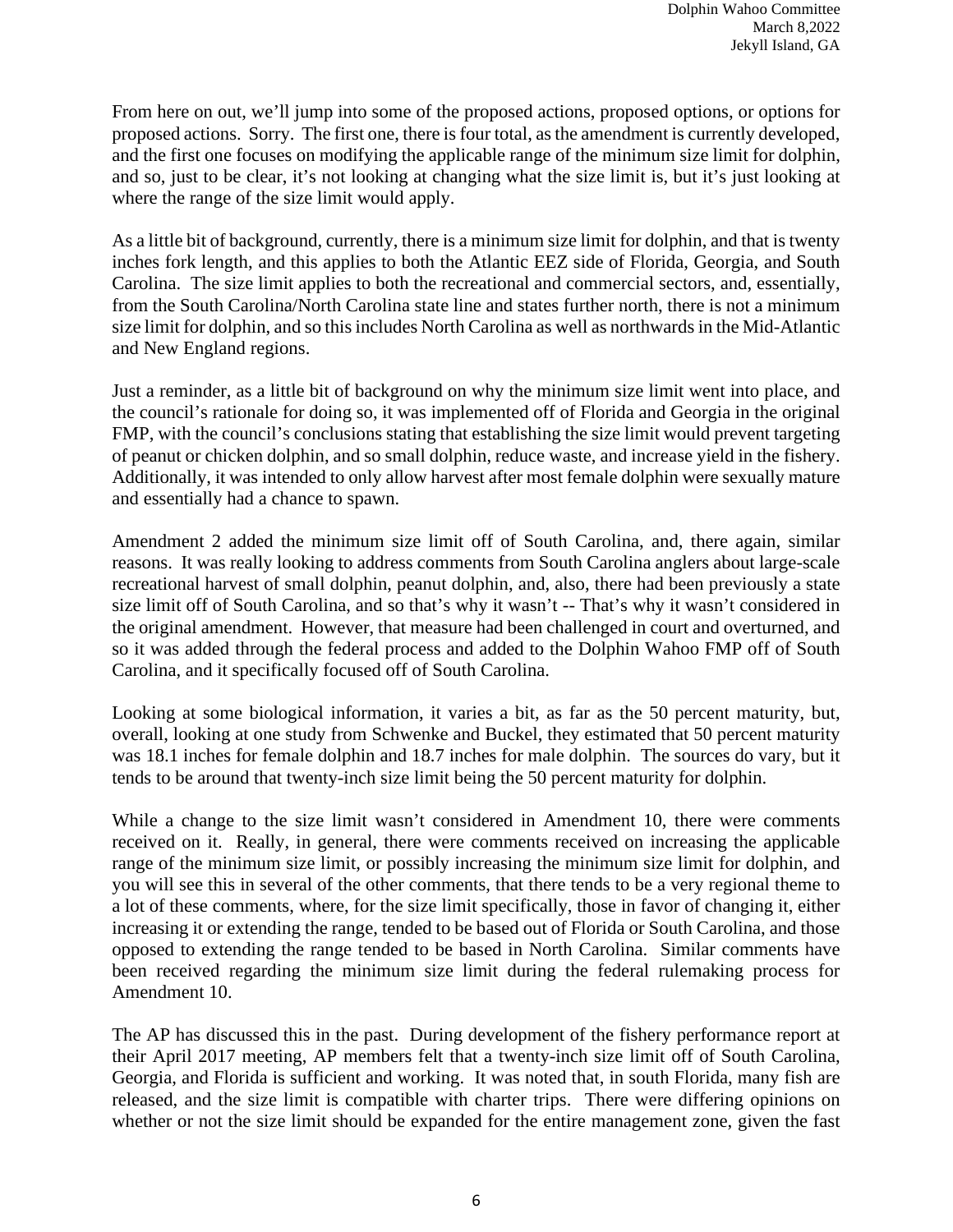growth rate for dolphin and the cap on harvest of sixty, at the time, and it's still currently sixty fish per vessel.

That is just kind of a little bit of background on this action, and, as a reminder, the previous committee direction to staff -- The range of options were to focus on extending the minimum size limit through North Carolina only, North Carolina through New York, and so essentially North Carolina and through the Mid-Atlantic region, and then North Carolina through Maine. The draft options, as they're currently stated, look at implementing those different ranges, and so Option 2 focuses on North Carolina, Option 3 focuses on up through New York, and then Option 4 focuses on up through Maine.

I'm looking to turn it over to the committee, and do you feel comfortable with that range of options, and if there's any other changes that need to be made, and, really, again, at this point, we're looking to send it out conceptually to scoping, and so, really, it will be -- The format will be similar to what was done for the recent snapper grouper amendment, and so, really, this option, as far as wordsmithing or what have you, we haven't really gotten there yet, and the IPT will take a really in-depth look at this, and, when it goes out to scoping, it will be more of the conceptual phase, along the lines of the committee guidance, as far as the range of options.

MS. MARHEFKA: Thanks, John. I appreciate it. Chester.

MR. BREWER: Thank you. I am very comfortable with this range of options.

MS. MARHEFKA: Trish.

MS. MURPHEY: John, I wasn't -- Did you say don't worry about wordsmithing?

MR. HADLEY: Well, I'm happy to take any questions, but, you know, this is kind of the first look at it, and the IPT will kind of dig into it, but, if there's anything that you think needs to be changed, I'm happy to --

MS. MURPHEY: I just thought, since you were needing to clarify that we were talking about a geographical range, I was wondering if you should modify the geographical range of the minimum size limit, instead of the applicable range, but not trying to wordsmith.

MR. HADLEY: I do appreciate that, and I will definitely add that to the notes, and we'll work on changing it.

MR. BELL: This may be a little early, and so I'm okay with the range, and, again, we're just looking at -- There is mention of size, and there is mention of bag, different versions of bag, restrictions, and so, in the context of going back to why we're doing this and what we're considering, we just need to be clear that that's sort of the box we're trying to work in, and so, when we're going for scoping --

Because folks have all kinds of ideas sometimes, but that's -- Again, once we're finished here today, if we're agreement that's the box we want to work in, we just need to explain to the public that this is the box we're trying to work in, and all kinds of other concepts aren't really what we're considering. Now, they'll bring up anything they would like to, and that's fine, but this is just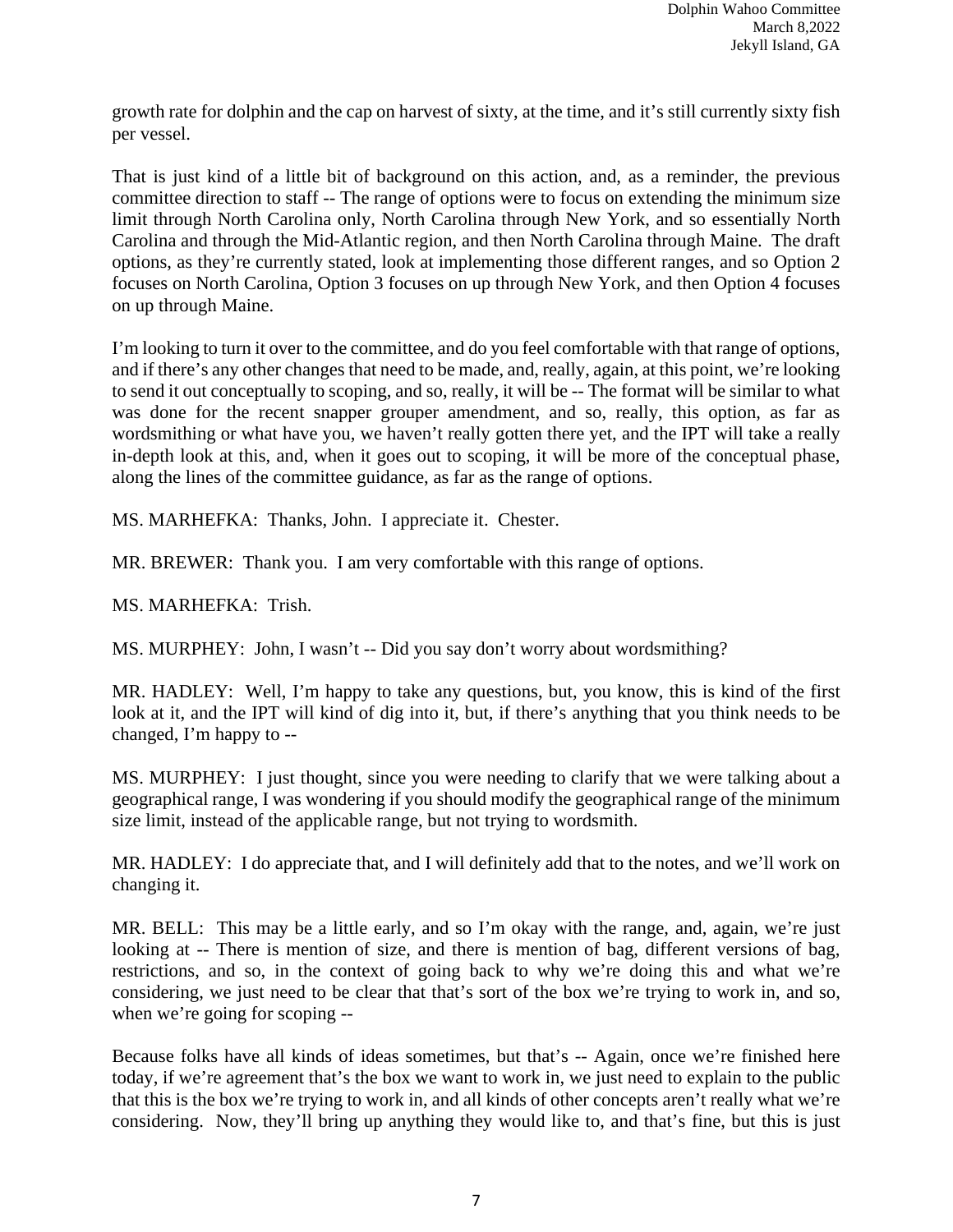clearly the box that we've determined is what we would like to kind of keep the discussion in and be able to move forward quickly with it.

MS. MARHEFKA: Yes, and I think that's probably going to be -- The last thing you said I think is going to be important, is how do -- It's hard enough for us all to remember what makes a reg amendment different from a regular amendment, and why we've chosen that as a path, and you're probably going to need to make it clear, when we're at scoping, that this is something we're trying to do in a relatively quick manner, and so, yes, we're bounded by the range, and we keep saying it, but, today, it's the upper bound and the lower bound of these options that we're looking to establish, and the AP will be looking at this for the first time, and so I'm looking forward to their comments as well. Does anyone else have -- Tom.

MR. ROLLER: A quick question. In the ranges, why did we choose through New York? Is that because it's the Mid-Atlantic's range? Okay. It has nothing to do with where catches are more prevalent or anything like that?

MR. HADLEY: No, and that was based on the regions, and so the cut-off of the Mid-Atlantic region.

MR. ROLLER: Okay. Thank you.

MS. MARHEFKA: You don't know that the twenty-inch dolphin stop at the New York border and turn around and swim back here?

MR. ROLLER: That was the other answer I was looking for, yes.

MS. MARHEFKA: If only. Okay. Last call for amending the range of these options. I am not seeing any, and so we can move on to the second action.

MR. HADLEY: All right. Thank you. The second action focuses on the daily recreational bag limit for dolphin. Currently, the daily bag limit is ten dolphin per person, not to exceed sixty dolphin per vessel, whichever is more restrictive, and this covers the entire jurisdictional range of the Dolphin Wahoo FMP, and so approximately Key West, Florida through Maine, and then, of note, that recreational vessel limit will be reduced through Amendment 10.

Again, this topic has come up in previous discussions, at the AP level and also through public comment, and the AP did discuss changes to the retention limits at their August 2019 and October 2020 meetings, noting that reducing recreational retention limits too far could have a negative impact on the ability to book charters, and, also, if the council reduces recreational limits for dolphin, consider reducing the vessel limit rather than the daily bag limit.

Overall, as was mentioned, there were comments received through Amendment 10, and that same regional focus and regional theme was in place, where those in favor of reducing the bag limits tended to be based out of Florida or South Carolina, and those opposed tended to be based out of North Carolina.

Then, while not necessarily totally up-to-date, I did include a figure from Amendment 10 that looked at the distribution of dolphin harvest per person. Overall, considering that this is being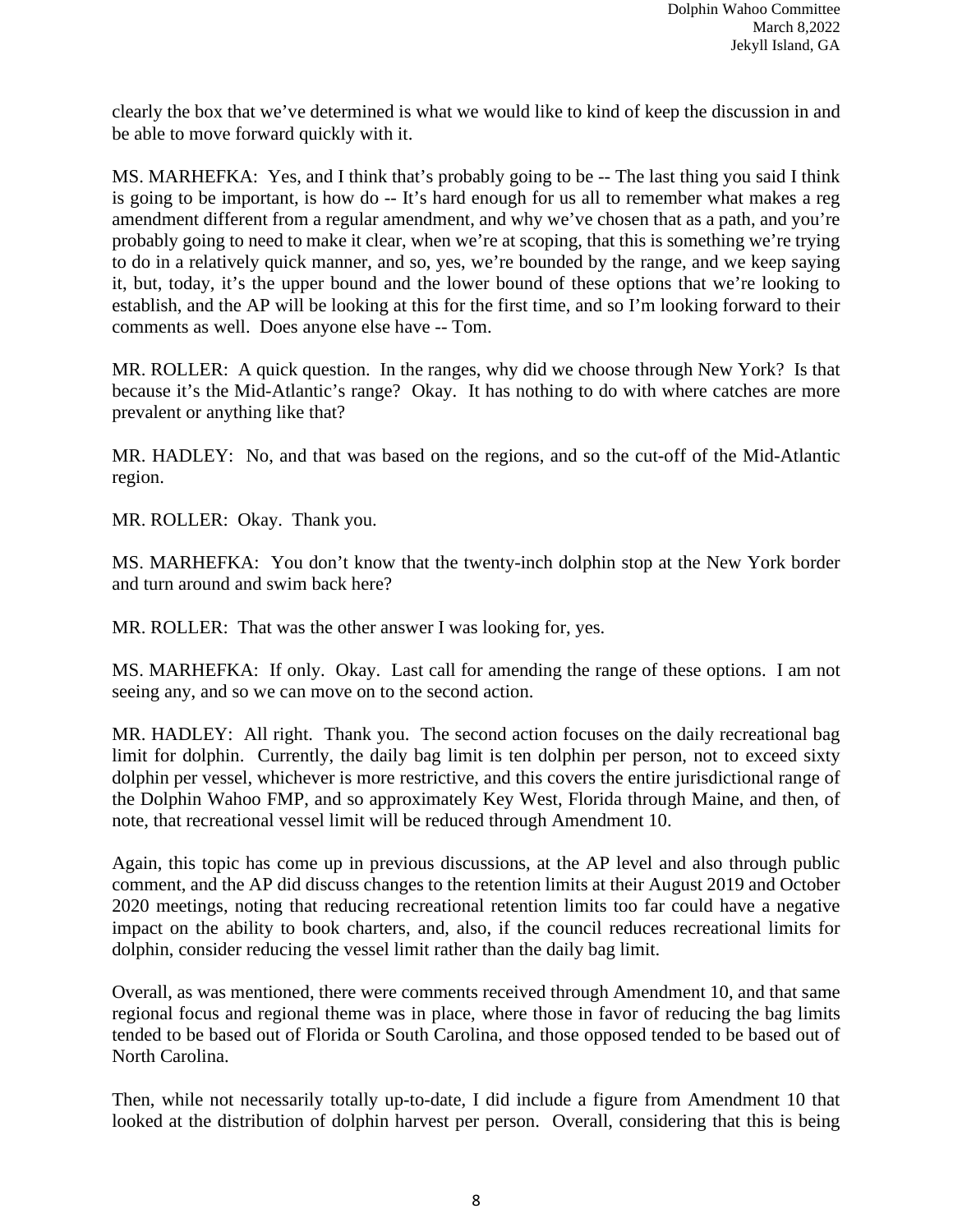examined potentially on a mode basis, and so specific to private recreational vessels or charter vessels, there will be more resolution to future analysis, but I pulled this, since it was on-hand, and it shows the distribution of harvest per person. Typically, on trips, it's one to five dolphin per person. However, there are trips that do harvest upwards of ten dolphin per person. Likely, when you dig into that information, a lot of those higher numbers tended to occur on for-hire trips.

As a reminder, for your previous direction to staff, it was to consider the same limits for headboats that would apply to charter vessels consider the same retention limits onboard for-hire and private vessels, continue consideration of different retention limits by mode, and consider a bag limit range of five to ten fish per person.

Looking at the different options, Options 2 through 4 really focus specifically on the mode, and so Option 2 looks at changing the bag limit onboard private vessels, Option 3 looks at changing the bag limit onboard charter vessels, and then Option 4 looks at changing the bag limit onboard headboat vessels, and the range there is between five and nine dolphin per person.

That is how it's currently laid out, and there's sort of the range of options, as it currently stands, and I will turn it over to the committee from there, to get input on does this look like a good applicable range, or are there other bag limit options that would like to examine, and that sort of feedback.

MS. MARHEFKA: Thanks, John. Anyone like to kick off -- Jessica.

MS. MCCAWLEY: I just want to remind folks what I brought up during the state liaison report about what the FWC did, and so the FWC dropped down to five dolphin per person, a thirty vessel limit for private anglers, and essentially that would be the same thing if you had a six-pack charter, but, on headboats, it would default to the five per person limit, and so I'm not sure if -- I guess this is a question on Option 4, and is it worded such that it could match that, because, the way I read Option 4 there, it appears -- It says whichever is more restrictive, and so the five dolphin per person, versus sixty or fifty-four vessel limits, that would still default to the overall vessel limit, and that's not what FWC did, and so is there a way that we can add something here, maybe under Option 3 and 4, so that it's just going to default to whatever the per person bag limit is, and there's not an overall maximum on headboat and charter boats?

MS. MARHEFKA: I certainly would be supportive of that, and I think it makes a lot of sense. Would anyone else like to speak to that? Again, we're getting the range. Tom.

MR. ROLLER: This is actually more of a clarification. Jessica, I was curious, and, in the FWC's recent actions, are you treating charter boats and private vessels the same or separately? That's what I am trying to understand.

MS. MCCAWLEY: Separately. Basically, for-hire separately than private.

MR. ROLLER: Okay, and so the thirty-fish limit doesn't apply to the for-hire sector, to be clear?

MS. MCCAWLEY: No, but, I mean, on a charter, you would default -- So, like if you had a sixpack, that defaults to the thirty-vessel limit that we adopted, but we made that divisible by five. Do you see what I'm saying?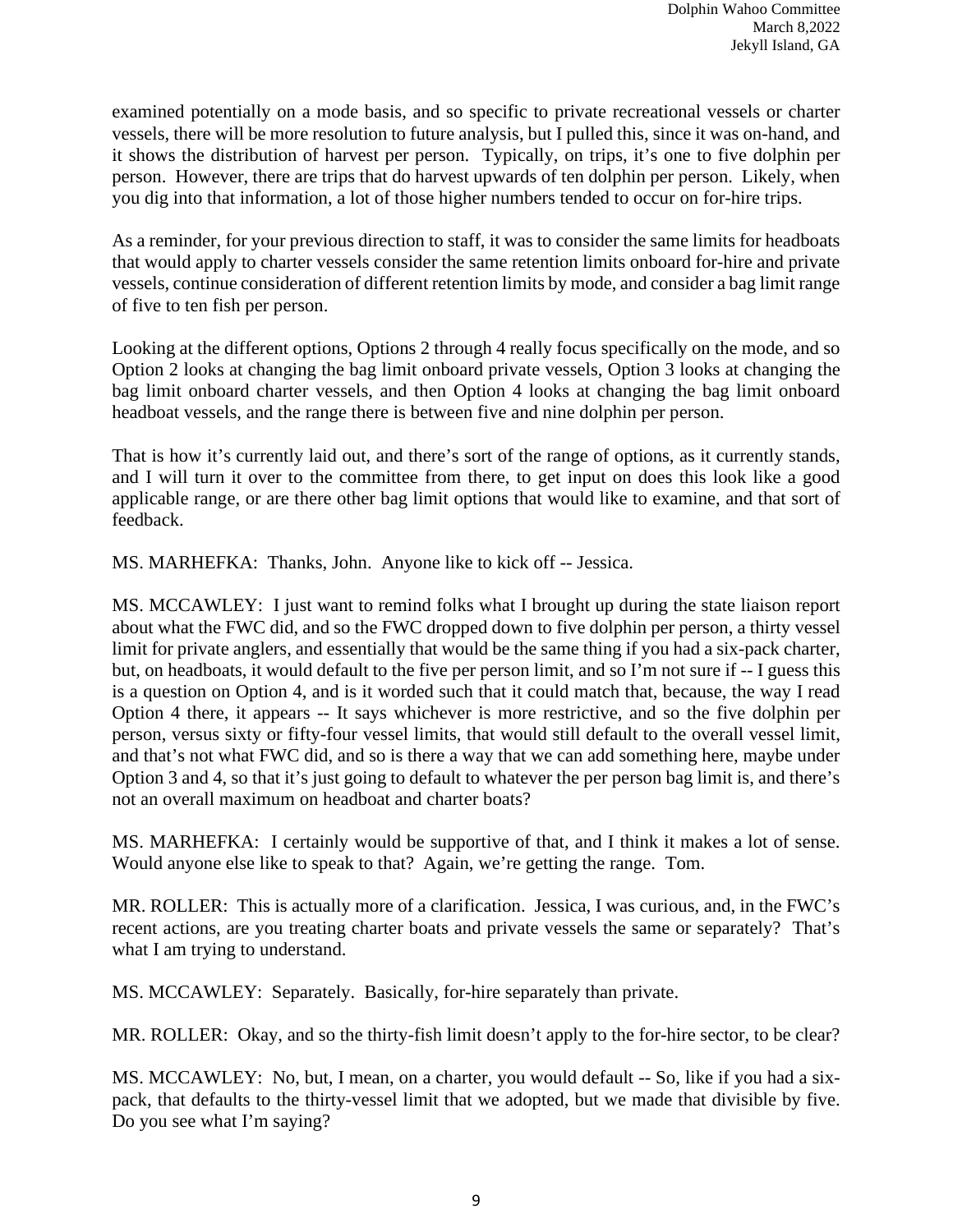MR. ROLLER: Yes, and now I understand. Thank you.

MS. MARHEFKA: Shep.

MR. GRIMES: Thank you, Madam Chair. I guess I'm a little confused, and I was going to suggest that the alternative would be to remove the vessel limit and leave just the bag limit for individuals, but I thought you just said that the vessel limit was thirty, and so --

MS. MCCAWLEY: Great question. For private anglers, it maxes out at thirty, and still the five per person is applicable, but, on the for-hire vessels, it's going to default to the per-person limit, yes, and so I'm good with adding that type of action, or option, into the document. That seems cleaner.

MS. MARHEFKA: Trish,

MS. MURPHEY: I'm sorry, and just another question. Charter and headboat in Florida, there's really no vessel limit, and it's just going to default to the -- If you've got ten people on a headboat, you can catch ten bags, regardless of the total.

MS. MCCAWLEY: Well, can you say it again, because our new bag limit is five per person, and are you using a ten-per-person bag? That's where I got confused.

MS. MURPHEY: Yes. Sorry. Five. If you had ten people on a headboat, they can have five each, regardless of the vessel limit, and there's no vessel limit? I guess that's the question. Is there a vessel limit on the for-hire and the headboat?

MS. MCCAWLEY: No, but I am going to ask Kristen Foss if she can come up here, if you'll allow that, and she's the one that worked on the rulemaking for FWC, and so she can probably give some clarification, because we had some of these questions at our commission meeting.

MS. MARHEFKA: Go ahead, Kristen.

MS. FOSS: Sorry, but could you repeat the question again, Trish, real quick?

MS. MURPHEY: Okay, and so I was just trying to get everything straight in my head, and so private vessel -- You've got a vessel limit, but, when you get to charter and headboat, based off the number of people on the charter or the headboat, is there a vessel limit? I guess the short question is, is there a vessel limit on for-hire?

MS. FOSS: There's not a specific vessel limit written in our rule. How it it's written is it's the number of paying fishing passengers multiplied by your bag limit. Let's say you have a charter of six, and it's six times five, and so your vessel limit would be thirty. If you have a headboat of ten, ten times five, and your vessel limit would be fifty. It's not like a prescriptive vessel limit for each charter and headboat, and it depends on what your bag is.

MS. MURPHEY: I've got you. Okay.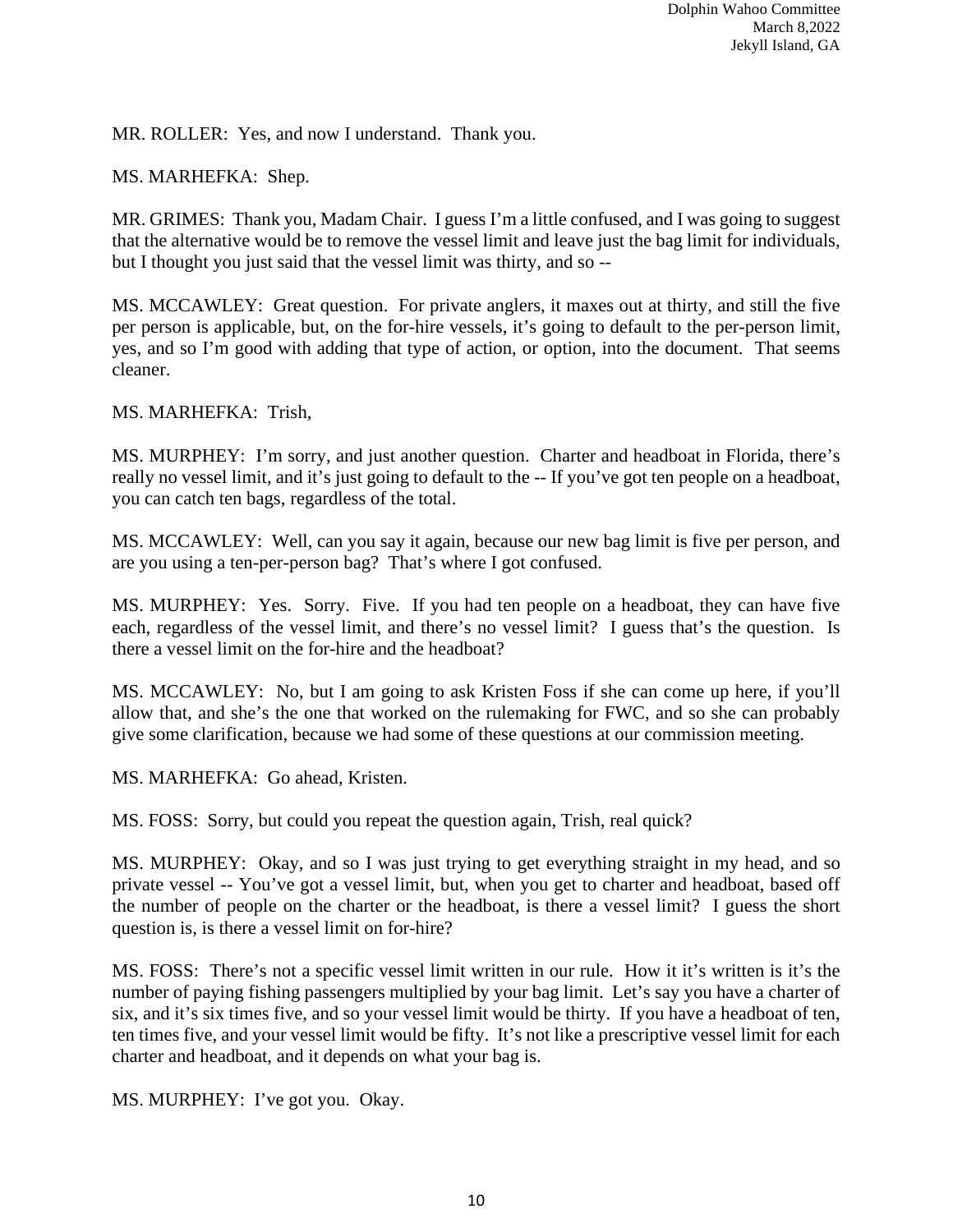MS. FOSS: But there is a specific vessel limit for private, and it is thirty.

MS. MURPHEY: Okay. I understand now. Thank you.

MR. BELL: Captain and crew don't retain?

MS. MCCAWLEY: Yes, and so, in Florida, that was already technically the rule, was captain and crew could not retain a bag limit, and so we just clarified that, or restated that again, in the rulemaking, that that was already the case, that, in state waters, captain and crew, no bag limit.

MS. MARHEFKA: Laurilee. John, go ahead. I thought you had a question to that, and so it's going to you.

MR. CARMICHAEL: So two people on a private vessel can keep ten or keep thirty?

MS. MCCAWLEY: Whichever is more restrictive, and so the ten.

MR. CARMICHAEL: So then eight people on a private vessel would only keep thirty?

MS. MCCAWLEY: That's correct.

MR. CARMICHAEL: Got you. Thanks.

MS. MCCAWLEY: Sorry.

MS. MARHEFKA: It's not your fault. I mean, I feel like we're relatively smart people, but this is blowing -- This is making us all think. Okay. I have Laurilee, Andy, and Chester. If I got the order wrong, I apologize. My mind is doing math today.

MS. THOMPSON: I think it's important that the fact that Florida approved these limitations, and so can the IPT add that to the background, so that stakeholders can see that there's already a state that has set this in place, because I think that's important.

MS. MARHEFKA: I mean, I certainly feel like, because it's on the record, and that's part of our justification, it would make it into the document as part of our rationale. Andy.

MR. STRELCHECK: All right. A couple of comments here. One, I feel like we're way in the weeds for a discussion of scoping alternatives, and so I'm trying to maybe pull us back out of that. This is a tough one, because we don't have a stock assessment that tells us that we need to reduce harvest, or modify harvest, by X amount, and so the end goal is still kind of in question as to what we're trying to achieve.

What I would like to suggest, in terms of the bag limit and vessel limit options, and it might not be popular, is that we ask for input on lower vessel limits and lower bag limits than what are even considered in Dolphin Wahoo 10, or what's been considered by the State of Florida, and the reason I say this is that a fifty-four-vessel limit, and a six-fish limit, we know weren't going to reduce harvest. Five and thirty sounds great, and it looks like a great reduction on paper, but, in reality, our analyses indicate that it's a very small reduction, right, and, if this fishery is having bigger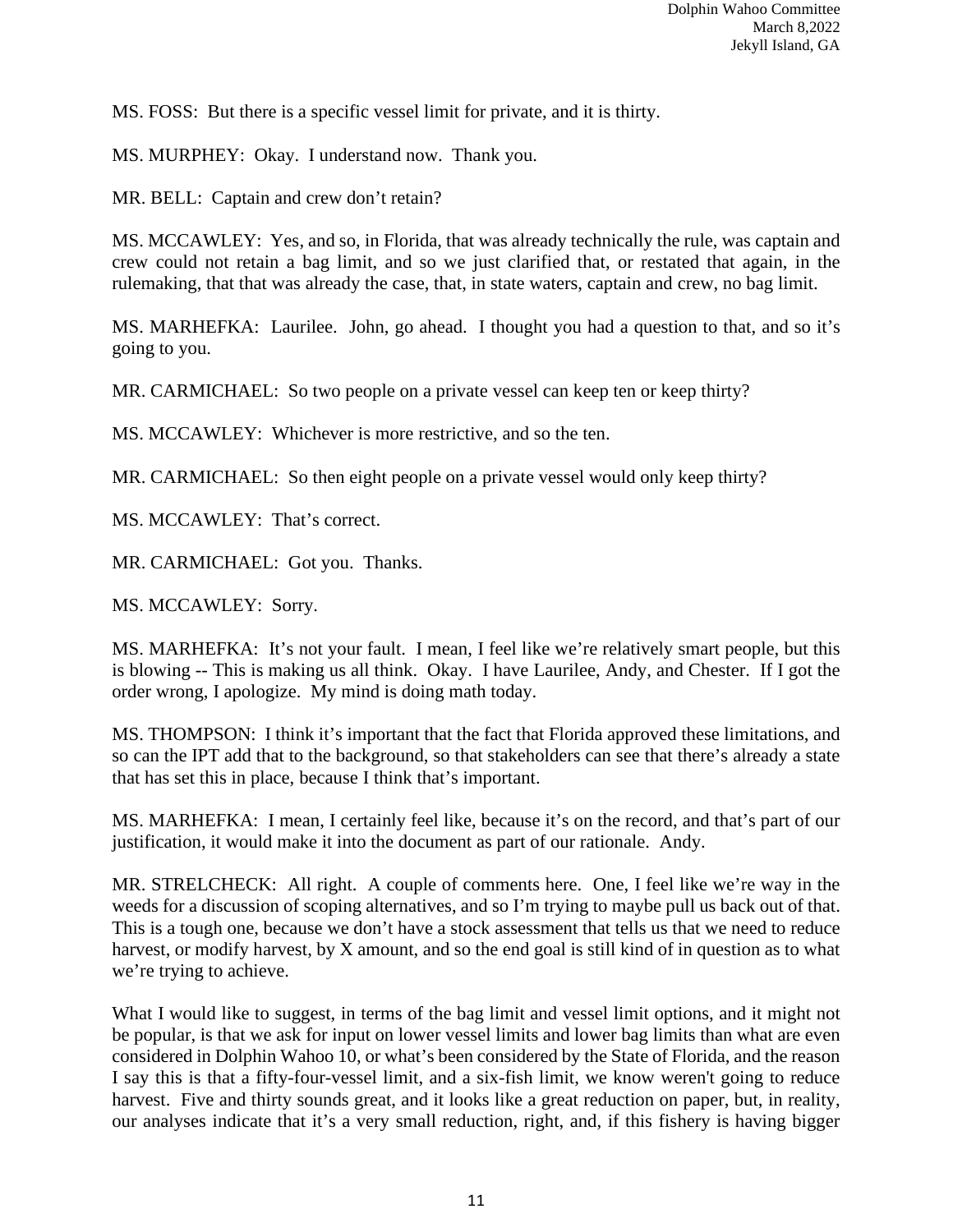problems than we know about, then I think we need to be looking at alternatives that would achieve a greater reduction in harvest to help the stock status, and so I suggest that, with not a definitive kind of lower bound, and I think it's important for public input.

I think the other thing that we should consider, and we can maybe talk about this toward the end of the council meeting, is the speed at which this action moves forward. How much are we going to gain, in terms of public input? What do we already know? Do we need to take a couple of years to actually implement this, given what is happening with Dolphin Wahoo 10 and the decision by the agency, or do we want to speed that timeline up or not, but I think it would be good to kind of look at our schedule and how this fits within, obviously, that broader schedule, if we feel like this is more urgent to address than not. Thanks.

MS. MARHEFKA: That's a lot to think about. Chester.

MR. BREWER: A lot of what we're dealing with here is perception, and Andy is exactly right that the five-fish thing does not get you that much, insofar as reducing the harvest, but there is a perception, at least, that we're trying to do something, because we are getting reports, and complaints, and I can't go to a party and not have somebody come up and say to me, what in the world is going on with dolphin?

People are complaining about it, and they're upset, because they don't see dolphin anymore, and I'm not sure the default of not seeing the dolphin lies with the recreational industry in dolphin, and it may not even lie with the commercial side, domestically, and we've seen some stuff that indicates that the problem may well be an international problem in longlining, and I don't know how we go about addressing that, but, until something is done in that regard, I don't think we, and, when I say we, I'm talking about the eastern seaboard of the United States, are going to see dolphin come back to where they were say even ten years ago.

I realize that's probably a whole different can of worms, but, in the meantime, I do think that we've got a whole lot of recreational people out there that are seeing that dolphin are in trouble, at least in their minds, and they want to see something done about it, and I can tell you that the whole idea of dropping it from ten to five fish per person is very, very popular, and so I think that should be explored.

That being said, John, I had a question. I'm a big proponent of all recreational fishing people being treated the same, no matter what they're on, whether it be a charter boat, their boat, a pier, the beach, whatever, but I'm a big proponent of everybody being treated the same, and I don't have a -- In Chester's perfect world, we would say, okay, no matter how many people you've got on the boat, no matter what kind of boat it is, it's five per person, period. Is that captured in the language that's here, because I see that it says, "given vessel limits, if applicable", and so I'm a little concerned that we may not be capturing the idea that it should be five per person, period, end of story, that kind of thing.

MR. HADLEY: I think that would probably be a two-part process, and so essentially two actions. One, you would change that daily bag limit to five, in your case five dolphin per person, and, in the next action, you would just remove the vessel limit, and so that's -- I think we need to tweak this a little bit, but it's essentially captured here, and it would just be a two-step process.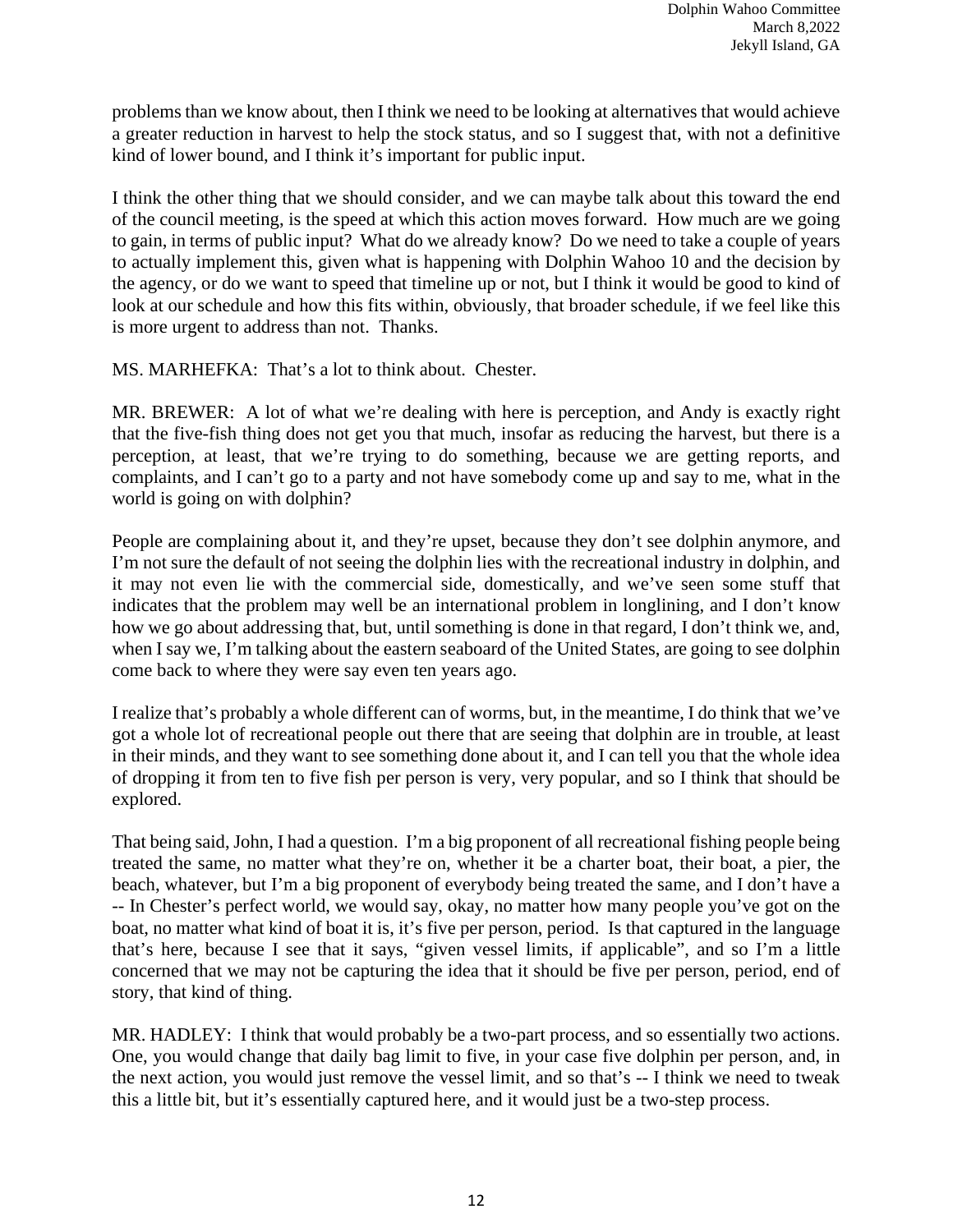MS. MARHEFKA: That feels cleaner, to me, too. That just -- The way we're all sitting here, and our brains are smoking about it, I think that separating it out may make it cleaner. I had Chris next.

MR. CONKLIN: I wanted to echo the middle part of Chester's comment about a lot of stakeholders have come to us, and they try to draw a line between commercial and recreational, and point fingers and all this, but that's not the problem, and we all know that. It's a bigger-picture problem, and whatever we do here is probably not going to help a whole lot, and so we went through all these decisions in Amendment 10, and we ended up with fifty-four, and now we're circling back, and what we do here may not help either, but this is not a commercial versus recreational problem, and it's a big picture. The fish have tails, and they migrate very far, and they're getting caught before they get to us.

## MS. MARHEFKA: Jessica.

MS. MCCAWLEY: Just to add a little bit to what Chester said, and so the FWC has debated this a lot, and the FWC -- Just a reminder, and I can send it to staff, so they can send it back around, but FWC sent a letter to the State Department, because you're right that this is not just a U.S. fishery. In fact, the United States is not even the largest harvester, commercially, of dolphin, and we're like the fourth largest, but, also, a number of those international countries are not reporting, and so we don't even really know what the international harvest is, and none of them are reporting recreational, and so the only numbers that we have are the commercial numbers that those countries are willing to report right now.

I agree that it's a problem, and that's why FWC was trying to go at this from multiple angles. Yes, let's what do what we can here in the United States, but let's also try to get the information and figure out what's happening internationally and try to kind of hit it from that angle as well, and so I can send that letter back to staff, so people could see, because I agree with what Chris is saying and what Chester is saying, and this is a bigger problem. I do think we have a part, and I do think that there's a role to play to maybe put another reduction in place, but there is a bigger-picture system here, and I think that the council can also talk to the State Department about that as well.

MS. MARHEFKA: That's what I was wondering, is -- You know, obviously, we can only control what we can control, and that's what we're trying to do here, but is there utility, in all of our dolphin wahoo documents, where, even in this one, we state, very clearly in the document, that we realize that we're sort of fighting a bigger battle, and talk about those issues, to some extent, so that it can be referenced in a different platform? Does it lend credence to whatever is happening internationally if we put our concern about what's happening in the document, and it's documented there? Mel.

MR. BELL: Jessica is absolutely right that we're effectively kind of a small player, but we're a small player that can do what we can do, and the box we're working in are things that fishermen understand, and it's a personal sacrifice, and being willing to restrain harvest, and, as Andy pointed out, maybe we even need to go a little lower, to have a potentially measurable impact, but, on top of the international aspect of this, let's not forget that we're doing this in a dynamic environment right now that is changing, but, basically, all you've got to do is look at the considerations of things like blueline tile, red snapper, cobia, and why does Virginia now have a white shrimp fishery, and that's the world we're working in.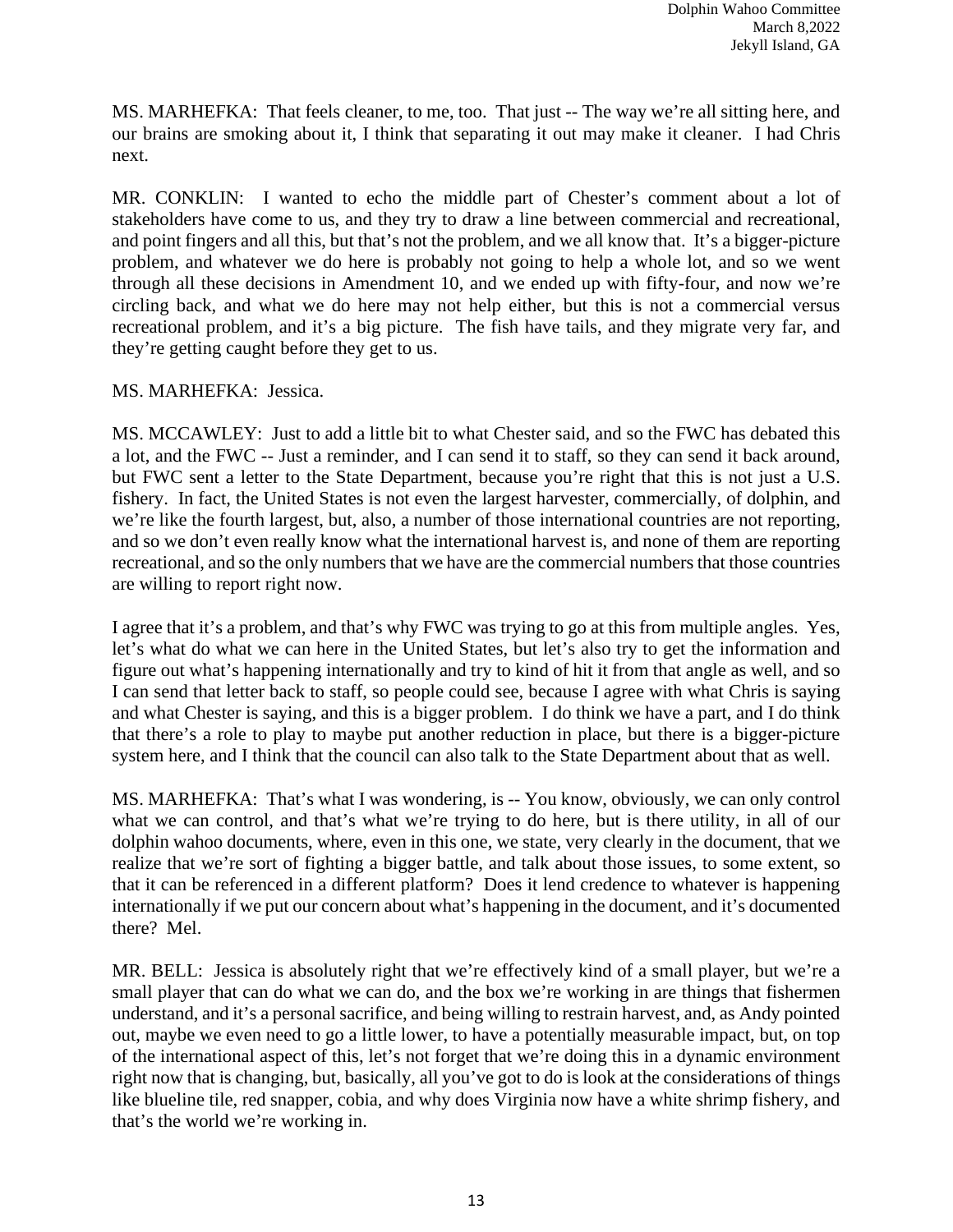The problem, in some people's minds, or the perception, like Chester is talking about, is, well, this is all us, and we're all doing this. Well, part of this can also be that, in this changing environment, the animals are responding to environmental conditions and are just not -- Their timing is different, and they're not where we would normally expect them to be, because water temperatures are different, and currents can be changing, and so there's that factor as well, but we can't change any of that. All we can do is what we have control over and what our fishermen, who are the stakeholders in this, can be willing to do, and that's the best we can do, but, in addition to the international aspect of this fishery, let's not forget that things are going on, and we're well aware of it in other fisheries, in the ocean right now that can be causing some of this.

MS. MARHEFKA: Well, let's hone-in on what we can control, because I did promise not to go over time today. Where I understand we're at is we are going to sort of break out, in this Action 2, the difference between the vessel limits, whether or not the charter -- A vessel limit versus a per-person limit, and then Andy brought up going wider in our range and having a lower option for per-person bag limit, and is there anyone who feels strongly about not including that, and do we need to have more discussion about that? Again, it's going to scoping, and so we do want to have the broadest range of alternatives now.

MR. BELL: Yes, and I certainly wouldn't throw any numbers out there, but I think the point was that it's going to scoping, and so just ask them, you know, how low would you go, or how low are you willing to go, that sort of thing. I mean, we don't have to throw a number in there, and it's scoping.

## MS. MARHEFKA: Shep.

MR. GRIMES: Well, I guess we're not really analyzing it at this point, but I thought the indication was to put a lower number in there, so that you can look and see what a more significant reduction from bag limit reductions might be. I mean, maybe you don't need to put it in to take it out to scoping.

MS. MARHEFKA: Jessica.

MS. MCCAWLEY: I agree with Shep, and so it just concerns me that we would go out to scoping, and people might look at it and say, well, five is the lowest that they're going, and I'm okay, and then they could word their comments accordingly, when really, ultimately, we pick three, or whatever it is, and so I'm just a little bit concerned about not showing a smaller number.

MS. MARHEFKA: That's kind of my gut sense too, is that we should probably -- Someone should throw out a smaller number, the lowest we would be willing to go, and, obviously, something north of zero. Tim.

MR. GRINER: Well, in a way, it seems to me that, at least for the private recreational vessels, you already have the choice of zero. You can catch and release, but, for a charter guy to throw out there and say, okay, well, maybe it's three per person, and I don't know, and it just seems like, I mean, you're -- It's really up to the vessel operator, as to how many fish they keep, at the end of the day, especially for a private vessel, and so I'm just not sure you need to have an option any lower than what Florida has already done. Everybody already has that choice.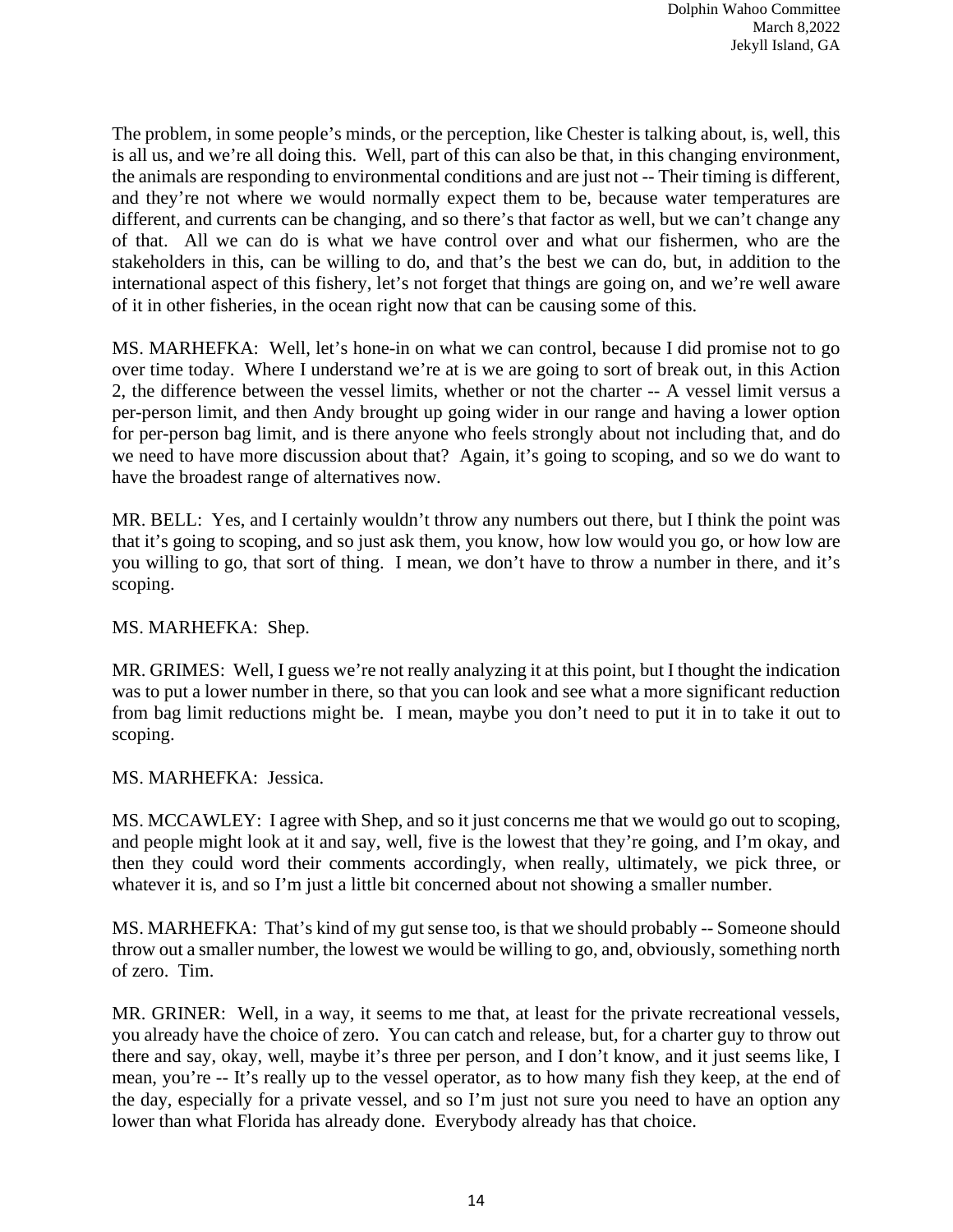## MS. MARHEFKA: Chris.

MR. CONKLIN: Can anyone enlighten me on what the limits are that are set by the Caribbean Council?

MR. HADLEY: It's not a federally-managed species in the Caribbean, and so there may be some local limits that I'm not aware of, but nothing on the federal side.

## MS. MARHEFKA: Trish.

MS. MURPHEY: Just looking at the MRIP data, preparing for this, it did look like people, on average -- The rec take averaged around three, and so I would think that we would at least maybe include three and four, as a sub-option, and then just a question, to make sure that I'm understanding it, when we were talking about vessel, and so we're going to have sub-options of just bag limit without dropping out the vessel piece for headboats or for all? For all? Okay.

MS. MARHEFKA: All right, and so I've heard three, and so where we're at right now is adding -- Going down to our lowest bar is going to be three, up to the current no action, which is ten, and then sub-dividing that alternative, to go to scoping. Does anyone have any heartburn? Trish, go ahead.

MS. MURPHEY: Just throwing this out, and I'm good with three, but, if we're trying to -- So, if they're averaging three, I wonder if we need to go one more down, to two, just to have a reduction, because, theoretically, if you're at three, then we're not really reducing, right, and so we might need to go to two.

MS. MARHEFKA: I mean, I think if it's -- If it's possible that we can consider it, we need to let people know that that's an option. That's really all we're trying to do right now, and we can argue the merits of it later, and so, with that said, two to ten, two to no action. Okay. I am not seeing anyone want to throw anything at me, and so I think you have what you need on that. All right. Let's move along to the next one.

MR. HADLEY: Okay. I appreciate that, and that will certainly be helpful on the scoping side. Action 3 focuses -- Switching gears from the bag limit, we're focusing on the vessel limit for dolphin. Currently, as noted, the vessel limit is sixty fish per vessel, and that will be changing to fifty-four fish per vessel. As a reminder, the council did previously look at different alternatives for vessel limits of thirty, forty, forty-two, forty-eight, and fifty-four dolphin per person.

There is -- I won't go into the details of it, but there are the similar regional focus, or regional themes, to the comments, for those that did comment on this for Amendment 10. Those in favor of reducing the retention limits tend to be based out of Florida and South Carolina, and those in North Carolina were interested in maintaining the current vessel limit of sixty fish.

A similar figure that was pulled from Amendment 10, and, there again, when this does get into the analysis phase, we'll be looking at it likely by mode, but, overall, kind of a general crosscut, this figure shows that most trips -- The harvest per vessel was less than ten. However, there are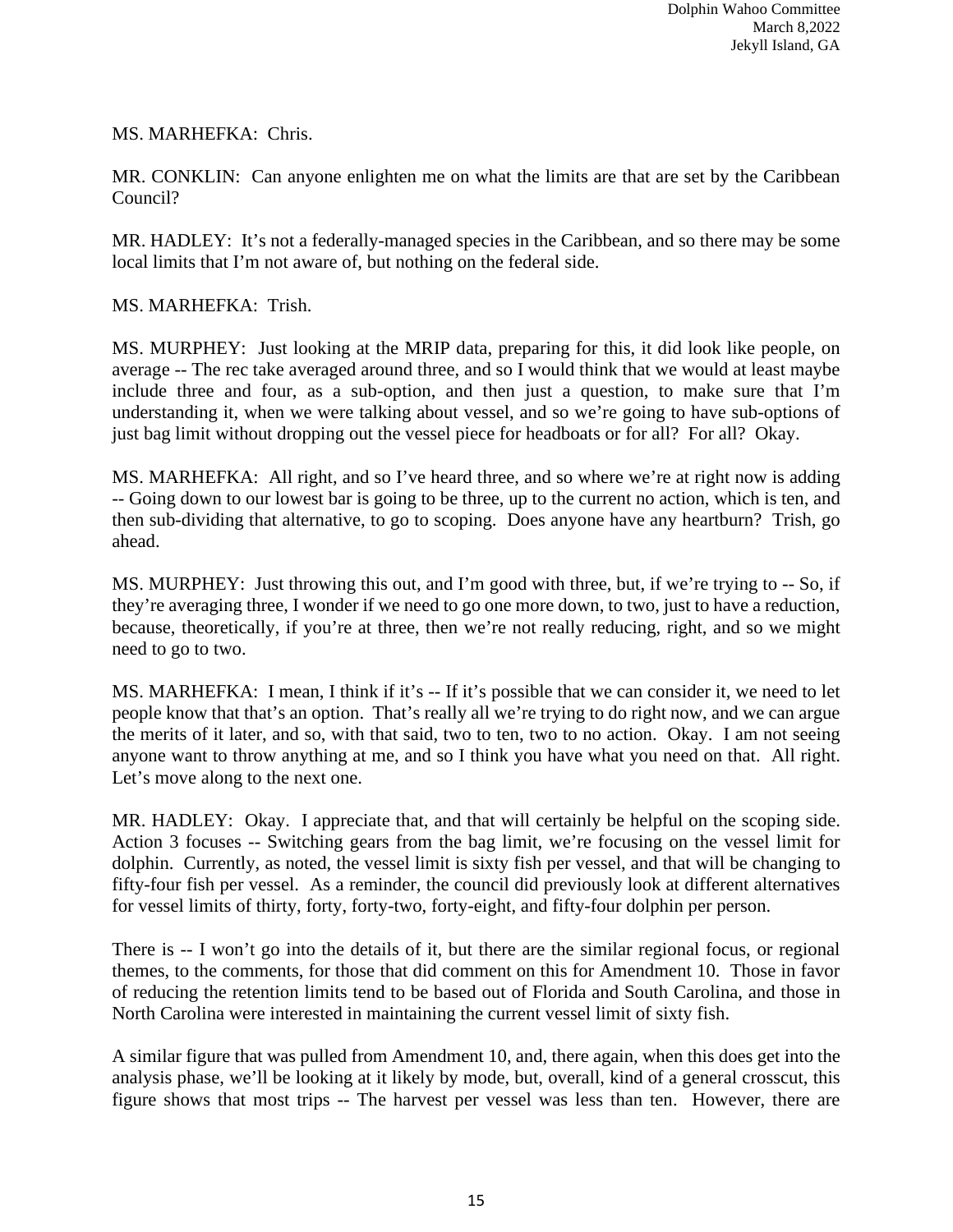certainly vessels that often harvest in the range of ten to thirty-nine, and then, of course, upwards of sixty fish. There is sort of a very broad look at the distribution of harvest per vessel.

The previous committee direction to staff were, there again, to consider the same limits for headboats that would apply for charter vessels, consider retention limits -- Consider the same retention limits onboard for-hire and private vessels, include increments divisible by six, and consider consideration of different retention limits by mode and a vessel limit, potentially, between thirty fish and fifty fish per vessel.

This is sort of a similar layout as before, where you have major options that focus on the specific mode, with sub-options that would specify what the vessel limit would be for that mode, and so Option 2 covers private vessels, Option 3 covers charter vessels, and Option 4 covers headboat vessels, and so, there again, we're looking for any input on vessel limit options, and it sounds like there may be some interest in removing vessel limits altogether, at least in some circumstances, and that can certainly be carried over, if that's the committee's wish, and we're looking for additional input on that before we send it out to scoping.

MS. MARHEFKA: I am confused. I am confused with what we just did in --

MR. HADLEY: If I could, the previous one was a very narrow focus on the bag limit, and so it's currently ten fish per person, and it will stay at ten fish per person, and this is focusing on the vessel limit, and so a microscope on the vessel limit specifically, which will be fifty-two fish per vessel, or fifty-four. Sorry.

MS. MARHEFKA: Jessica, you look very sure of yourself, and so that excites me.

MS. MCCAWLEY: To me, that we just talked about was you would, I think, go into this action, or maybe it's a sub-action on the one we just talked about, and you would have an option to remove the vessel limit, because you would essentially be defaulting to the per-person bag limit, and so I think that the options are likely okay, but we need an additional one that actually removes the perperson limit.

MS. MARHEFKA: I'm glad you get it.

MR. GRIMES: Based on what we said before, you will have one that removes it just for for-hire and then one that removes it for everybody, to get to Chester's point.

MS. MARHEFKA: That is my understanding of the intent, too. Do you follow? Good.

MS. MURPHEY: I guess I'm confused on why we're hashing out the vessel limit again, and I actually spent last night reading minutes, and it seems like there was a lot of discussion on this fifty-four and forty-eight, and we ended up with the fifty-four, and so I'm sitting here, and even when I went through this earlier, and I guess why are we rehashing this, because I don't see how the comments are going to change, the public input is going to change, and so -- I mean, if anything, from what I read, maybe the headboat needs to be looked at for vessel limits, and that's a question, and I don't know, but it just seems like we'll go through all of this and spin our wheels on this, to end up at the same place at fifty-four, and so I just -- Just for discussion purposes, I think this should be removed.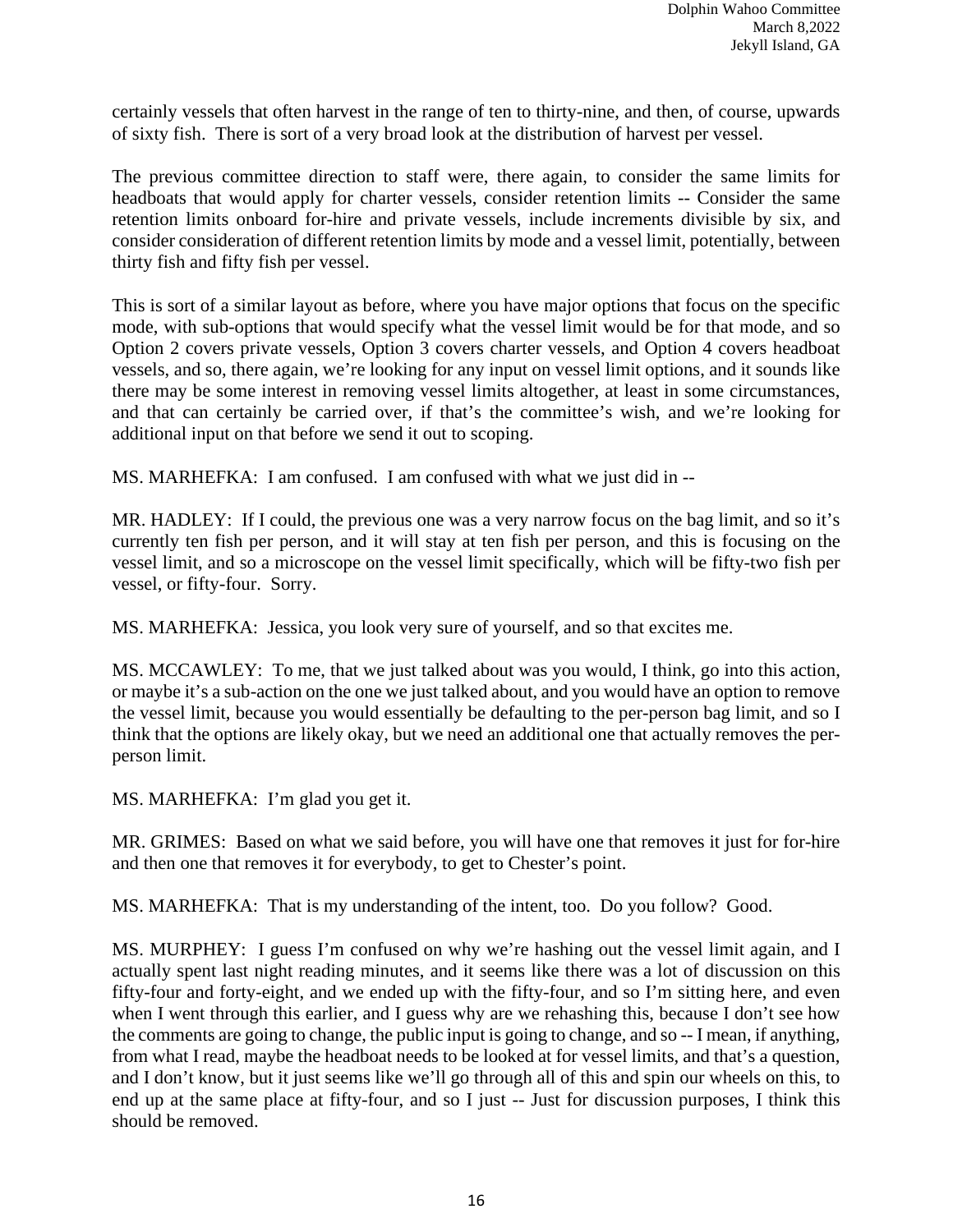MS. MARHEFKA: Thank you, and it's always helpful to have someone come in fresh from the discussion, to kind of pull us back to that, and Jessica is going to address that.

MS. MCCAWLEY: I'm going to go back to something that Andy said earlier, and so a lot of additional comments came in after the amendment was finalized, and towards the end of the amendment, and so I would say that I've even seen new comments from when we passed the amendment, and it seems like at least Andy and I are getting cc'd on comment letters and other things to the Secretary of Commerce, but, also, Florida just changed, and so I would like to have the option that Florida adopted for state waters in the document, and you probably saw, in the minutes, or the transcripts, that we didn't think that fifty-four was enough, and we were trying to compromise at forty-eight, but, in state waters, FWC went with thirty for private vessels, because we felt like that was probably the necessary thing to do for dolphin off of Florida, based on everything that we're hearing, but I do think that there's a lot of new information that came in once that amendment was finalized.

It was starting to come in before we finalized it, but, to be honest, we were trying to get that done, as Andy said, and completed before Anna left, and we had been working on it for three years, and that's kind of why we agreed to restart it immediately, is are we just applying this to private vessels, and we were just trying to figure out -- We could not resolve that, at the last minute, plus the new comments that were starting to flood in there at the last minute.

## MS. MARHEFKA: Tim.

MR. GRINER: Thank you, and I can appreciate what Florida has done. I think Florida took the lead and did what they thought was right, but, having said that, then what else do we really need to do? If Florida has already taken this action, what more are we really going to accomplish than what they have already done right now? I am having a hard time getting my arms around why we're even taking this up, knowing that Florida has just imposed these new restrictions that really take care of the problem that they're seeing in Florida, and so I'm really just having a hard time getting my arms around why we're doing any of this.

MS. MARHEFKA: Laurilee.

MS. THOMPSON: I think because, if we go even more restrictive than Florida did, then Florida, typically, matches what we've done on the federal level, and so, if we feel like that we need to do even more to try to reduce the number of fish that are being landed, once we approve it, then Florida will follow suit.

MS. MARHEFKA: Jessica, go ahead.

MS. MCCAWLEY: Also, the action that we took was only for state waters, and so, at the very least, we need to look at this in federal waters off of Florida, because that's where the majority of the dolphin are caught and not in state waters, and so we did this to be proactive, but there's only so much that FWC can do here, and I would really like to see the analyses for what it would do, making some of these changes coast-wide.

MS. MARHEFKA: Chris.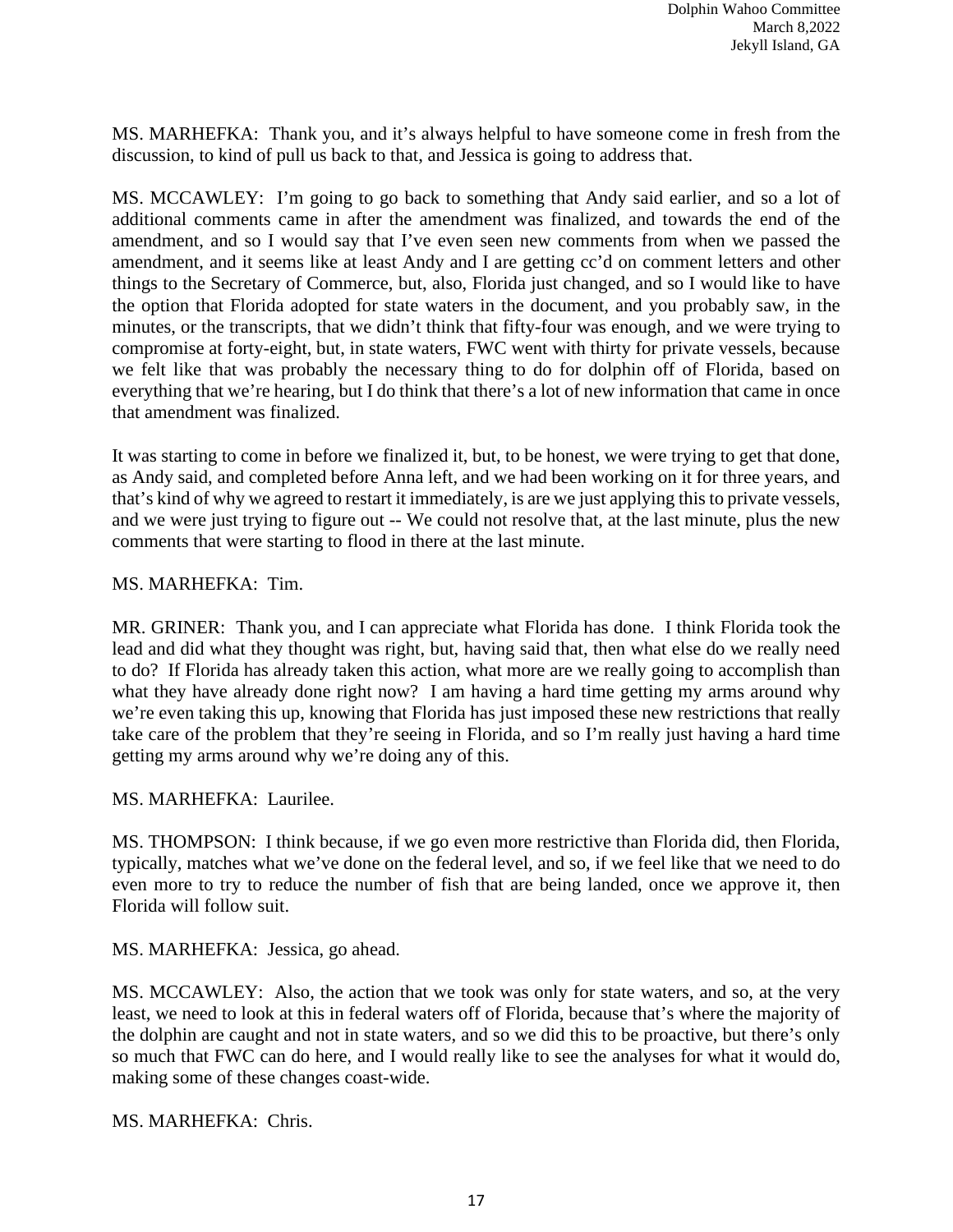MR. CONKLIN: Just for clarification, and this is just a question, and so, if I'm fishing in Florida, and I am caught in state waters with a federal bag limit, I'm going to get a ticket, and is that correct?

MS. MCCAWLEY: I am going to ask Scott Pearce to come to the table, because he's prepared to answer that, and so this is our law enforcement rep, and he's the head of the South Atlantic Council's Law Enforcement Advisory Panel.

CAPTAIN PEARCE: Good morning, everybody. To answer your question, we have a policy, in Florida, where, if a vessel is in federal waters, and they're harvesting fish that are legal to harvest in federal waters, they can land those fish in Florida as long as they remain in direct transit and do not stop and fish again in state waters. If they leave federal waters and go direct transit back to their dock, or where they're hauling the boat out and landing fish, they'll be fine, but, if they stop and fish again in state waters, with those fish onboard, then they'll be held accountable for state regulations.

MR. CONKLIN: So, in essence, your rule in Florida really only helps from like Cape Canaveral south, theoretically.

MS. MCCAWLEY: Yes, or anybody that happens to catch a dolphin in state waters, but that's kind of my point, is that there's only so much that the FWC can do, and, ultimately, since the majority of these fish are caught in federal waters, we would need something in federal waters here to make any kind of significant difference.

MR. CONKLIN: If I am fishing in state waters, and I get a sixth bite, it's illegal if I land that fish, and I can't bring it straight back to the dock, and I wouldn't be in compliance, if I was fishing.

MS. MCCAWLEY: I think what you're asking is, if you're over the five-fish bag limit, as long as you direct transited back to the dock, without stopping in state waters, then you can have that federal limit.

MS. MARHEFKA: Shep, go ahead.

MR. GRIMES: Thank you. One other thing that I just wanted to note in this discussion, given how small of a reduction the analysis already shows from these reductions in bag limits, it seems to me that the geographical scope is that much more important, because you're already not expecting that much reduction, and so you want to cover geographically more area to get what you're going to get out of it.

MS. MARHEFKA: To that point, and then Trish.

MR. CONKLIN: So, when Florida made the rule, did they look at the analysis, or the reduction, or was it more of a, you know, from your stakeholders, that's what they wanted?

MS. MCCAWLEY: It was somewhat both, and so the FWC also felt that something needed to be done in federal waters, and so I guess you could consider it a two-part process, where they would go first, and then send me back here to the council table to try to get this in place in federal waters, because they felt like what they did wasn't adequate, based on the analysis.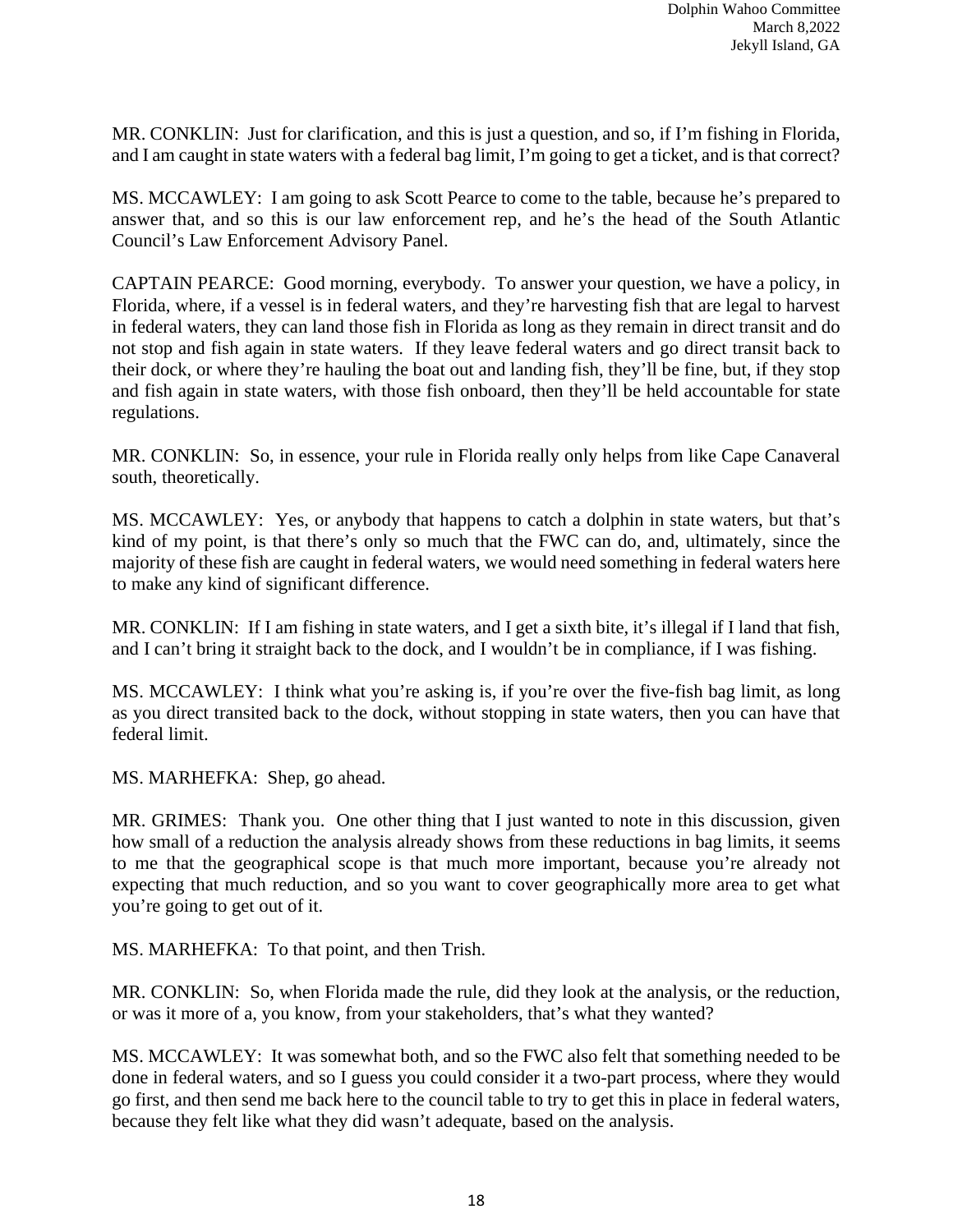MS. MARHEFKA: I am going to go with Trish, and then I feel like we kind of need to wrap-up and make sure that we have our range. Again, we're just going to scoping.

MS. MURPHEY: This is just a thought, as far as an additional option, and would an additional option be to have the vessel limit in federal waters off of Florida so that they match state waters, and would that be an additional option to go out for scoping? I will look at Jessica for thoughts, just to kind of get it, the discussion around the table, and I guess in concerns about rehashing the vessel limit?

MS. MARHEFKA: I had everyone at once. Did you want to respond to that point? Okay. Then I had Chris, then I had Mel, and then I had Tim.

MR. CONKLIN: So we've scoped a lot of these ideas before, and I am interested to see what North Carolina has to say about this, and I know what it's going to look like, and the battle this is going to bring, and I'm not opposed to it, but I'm just trying to, you know, lay out all the circumstances and what to expect. This is a lot more -- These ideas are a lot more conservative than what we brought to the stakeholders previously, and it's not going to be pretty.

MS. MARHEFKA: Mel and then Tim.

MR. BELL: I was just going to point out that, as Jessica described, and we talked about earlier, as we were concluding with Amendment 10, a lot of input at the end, but, since then, you know, and I'm just speaking for South Carolina, I mean, I've received an awful lot of input about additional reductions for us, and so it's -- And we're totally federal waters, and, the way we're set up right now, we just adopt the federal regulations by reference as state law, and so it's -- There has been a lot more input, including congressional, since the last time we left this, and so I'm just speaking for us, and I know there is interest in pretty some additional conservation measures put in place that would apply to us as well.

MS. MARHEFKA: Tim.

MR. GRINER: I can appreciate that, but I think, if anything, this really -- This situation really highlights the regional differences in the South Atlantic, and especially in this particular fishery, and so I think Trish is right, and I think we need to have some options in here that look at the regional differences as well, and, if you can solve this with matching what the State of Florida and whatever powers that be in South Carolina want to see done, if you can marry those two up, that's fine, but I don't think that necessarily means that that's going to be a one-size-fits-all for North Carolina. Like Chris said, we hashed this out for a long, long time, and we had a lot of comments, and so I think this may be a good opportunity to take a hard look at some of the regional differences and have those in the document.

MS. MARHEFKA: Do you feel like you would like more specific direction in regard to looking at things at a regional level, or do you feel like having an option in there that includes only off the State of Florida is enough direction to the IPT? I do feel like we're at a little bit of an impasse right now, and I would welcome any specific language to add.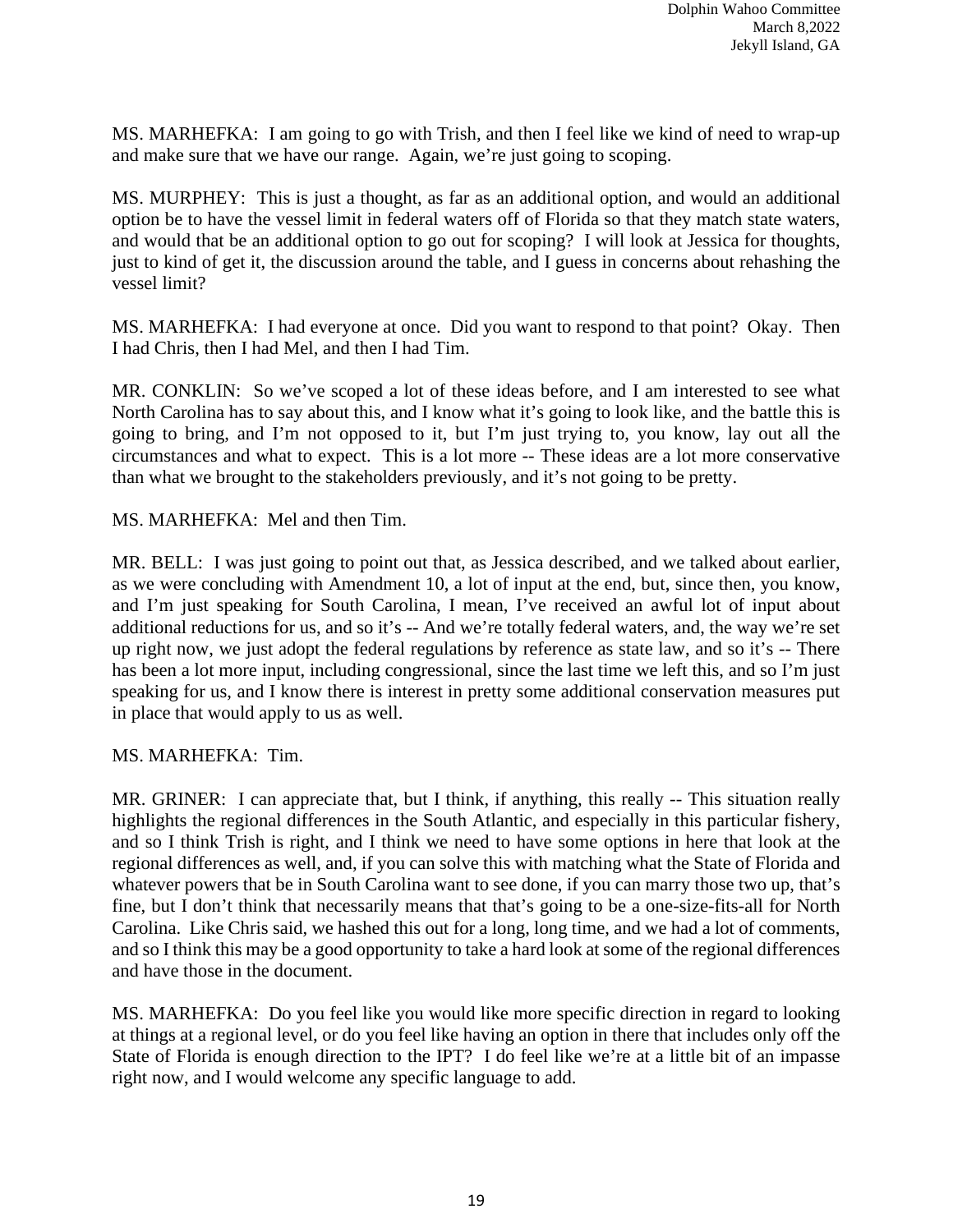I did hear, from a couple of you, a specific option to be added to only, if I understand right, only change the vessel limit options to reflect off the State of Florida, and that's one option to add. Are there any other options, so that we really have a range to go out to scoping, to let people know what we are really considering? That's the most important thing right now, is just that we have the range, and we can litigate the rest of it later, and so that's what I am looking for guidance on. John, you speak up if you don't feel like you have what you need.

MR. HADLEY: No, and I think that would be helpful, if -- It sounds like, yes, that, as far as scoping-wise, to consider regional options, and, as you mentioned, off of Florida only, and the existing -- The entire range, that would be in there, and is there another -- Essentially, do you want to consider off of specific other states or just Florida only or the entire range?

MS. MARHEFKA: Trish.

MS. MURPHEY: I'm sorry, and I need to make sure that I'm understanding, and so we're going to look at a regional -- So like off of Florida matches -- Florida federal waters will match Florida state waters, and then did you also say that the whole range of the South Atlantic would match Florida state waters, and that's another additional option?

MS. MARHEFKA: Correct, and that's my understanding as to where we're at right now, and what I'm asking is, is there anything else that we're not considering, again for scoping, and so it just has to be bound on either side.

MS. MURPHEY: That will be added to the rest of these options, and so we're not removing any of these other options at this point, and we're just adding the additional regional component.

MS. MARHEFKA: That is my understanding of the committee's intent at this time.

MS. MURPHEY: Okay.

MS. MARHEFKA: Mel.

MR. BELL: I was trying to -- So, obviously, regional differences are a big deal with this fishery, but we're talking about -- When we say the entire coast, or range, we're talking about all the way up to New York, or are we just talking to --

MS. MARHEFKA: To Maine.

MR. BELL: To Maine, okay. Then let's say, for whatever reason, just for differences in the fishery, North Carolina wanted to be different from Florida, or different from everyone else, and then it would pick back up again at the Virginia line and run all the way to Maine, looking the same? That's where it gets -- Breaking this down state-by-state or whatever gets rather complex, but I certainly -- From a standpoint of making this work, if you can have something that works through the entire range, that's good, and that's good from a law enforcement perspective, and it's good from the fishermen's perspective, in terms of understanding things, but I get the regional difference part here, but there may be more complexity to the regional difference than just Florida alone or North Carolina alone, and what I'm saying is I don't know how you factor that in, other than just get people's feedback on that, but this would apply, in theory, all the way to Maine.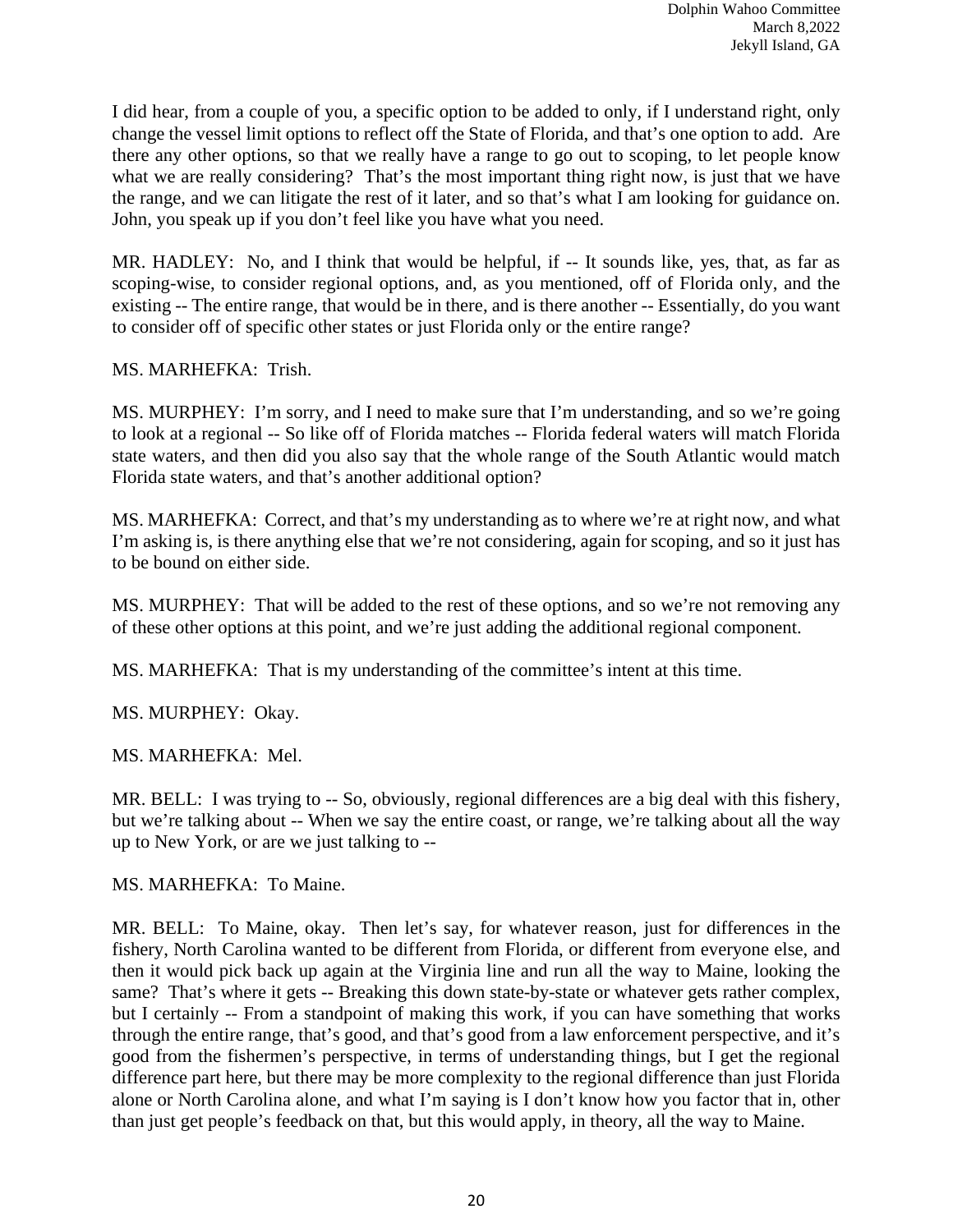MS. MARHEFKA: Well, we certainly could reflect the same language that we have in the first action for the size limit, where we have off of Florida and then we have up to North Carolina, I think, and then we have up to New York, and then we have up to Maine, and so that would certainly cover everything, and it would give us time. Again, it gives us -- All we need right now is to get comments on it, and so, Trish, go ahead.

MS. MURPHEY: I was just going to say that, when I made that suggestion, that wasn't my intent, but I know this is we're going out to scoping, and I guess, the more ideas to discuss, the better. Sometimes I wonder if there's too many, but I am fine with that, but I just kind of wanted to state that that was not my intent when I made that suggestion.

MR. HADLEY: I'm thinking of maybe a middle ground here, when it's scoped. It sounds like there is two major options that have been discussed, and one is the entire range, and so Florida through Maine, and then one applying just off of Florida, and there's, obviously, other mix-andmatch options, and so maybe, when it's scoped, there could be an input question along the lines of do you think -- Outside of that, do you think there are specific areas where the vessel limit change should apply, or something along those lines, obviously better worded, but maybe an open-ended question along those lines, so the committee can get input on are there other areas that should be considered.

MS. MARHEFKA: Yes, real quick, and I think that that's what we need to do, and I think it's going to be really important, because what I'm hearing from this committee, and I'm hearing from Chris and Tim, and certainly in all the time we've talked about it, is we really, really do have -- I think we're going to end up with regional differences of opinion, as you know, as you even stated in the decision document, that we're hearing one thing from North Carolina and another thing from Florida, and I think that we need to let people know that we as a council recognize that, and so we would be seeking input on regional approaches to these issues, throughout all of these, I think, three actions. Tom, go ahead.

MR. ROLLER: I just want to throw support behind that idea, and what John said, because we're going to hear a lot of different comments, particularly from North Carolina, who -- I appreciate, and I'm sensitive to the comments from Florida fishermen, but North Carolina fishermen are experiencing the same things, and so we're definitely going to hear from them on this, particularly the for-hire fleet.

MS. MARHEFKA: I look forward to it. I think, John, unless you feel uncomfortable, I feel like we've given you all a lot to chew on, and given you a direction to go forward for this decision document. Do you feel comfortable?

MR. HADLEY: Yes, I think so, and we have one more action.

MS. MARHEFKA: I told him that we would be done before 9:30, and so you made a liar out of me. Yes, please take your time, and let's do it the justice it deserves. Sorry.

MR. HADLEY: Thank you, and I appreciate that discussion, and I think that will help get the information that you need, and want, from scoping. The last action that's in the amendment is modifying the captain and crew daily bag limits for dolphin. Currently, from a federal regulatory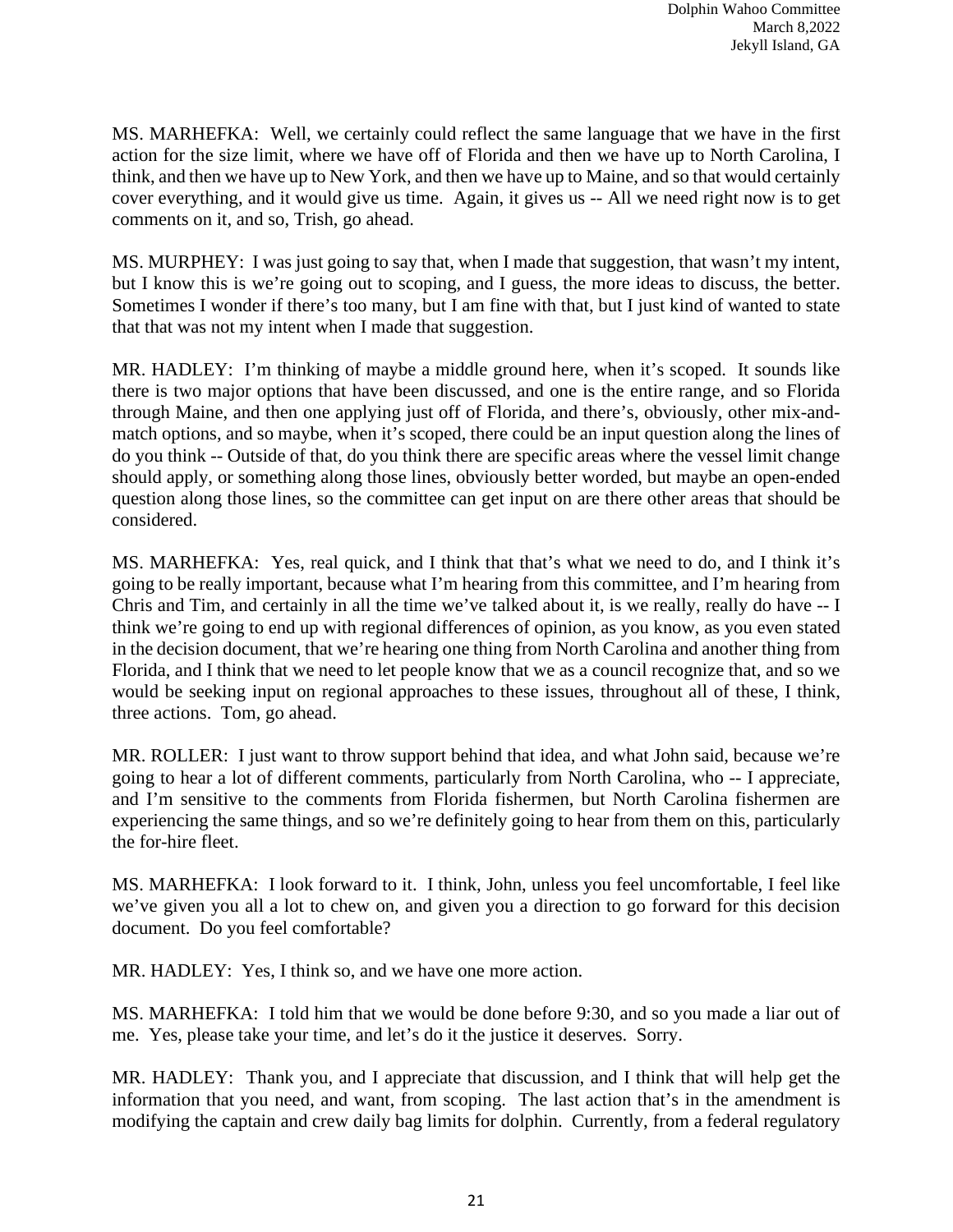perspective, a captain and crew on for-hire vessels, or specifically charter vessels, may retain a recreational bag limit of dolphin, provided that the recreational vessel limit is not exceeded. There is, of course, the exception onboard headboats, where the limit is ten fish per paying passenger.

In general, the for-hire captain and crew members can, for the most part, keep captain and crew bag limits, and this is consistent across the Snapper Grouper FMP as well as the Coastal Migratory Pelagics FMP. Previously, there were some exceptions, but the council has worked, through several amendments, to reach regulatory consistency across the FMPs that do require a for-hire permit, or relative consistency.

Overall, there is some additional uncertainty from captain and crew members retaining bag limits, at times. When those trips are intercepted, the number of anglers is recorded on that MRIP intercept, but the captain and crew is not reported, and so it tends to be very limited, but, in some circumstances, you can have situations where it may appear that the bag limit, or the vessel limit, was exceeded, when in fact it was not, and it was just that the captain and crew limit was retained, and not to rehash it too much, but that did come up in the discussion of Amendment 10, and, really, it takes a little bit deeper dive into the data to see what's going on there, but that can be overcome.

Looking at the previous committee direction to staff, the direction was to continue considering removing or reducing captain and crew bag limits for dolphin only and consider a regional approach, and Florida only was the regional approach that was mentioned last time this was discussed.

Looking at the draft options, Option 2 looks at reducing the captain and crew bag limit between five and nine fish, the sub-options covering between five and nine fish, and those mirror what was being considered, at least initially for anglers, and then Option 3 would remove the ability for captain and crew to retain a recreational bag limit, and so I will turn it over to the committee there.

MS. MARHEFKA: All right. For the sake of time, I will go ahead and throw out that perhaps what makes the most sense is to do the sub-options per person to mirror what we had done for the per-person trip limits down to -- Did we go down to two? It seems like that would cover us. Does anyone else have any -- Go ahead, Chester.

MR. BREWER: The Options 1 and 2 both make reference to not exceeding the vessel limit, and so, if we were to go to -- Do away with vessel limits and just it's a straight five fish or three fish or whatever it is per recreational fisherman, and the captain is -- If they've got a recreational license, I mean, they're recreational fishing, and, again, everybody needs to be treated the same, and so I think we ought to have an option where they would be allowed to keep a recreational bag limit, and not sell them. That's a whole different animal, but allowed to retain.

MS. MARHEFKA: We don't have time for that today.

MR. BREWER: No.

MS. MARHEFKA: Chris, go ahead.

MR. CONKLIN: Since this is just an options paper, I guess I don't need to make a motion, but I wanted to discuss, if we had a limit of five per person on a charter boat, or thirty per boat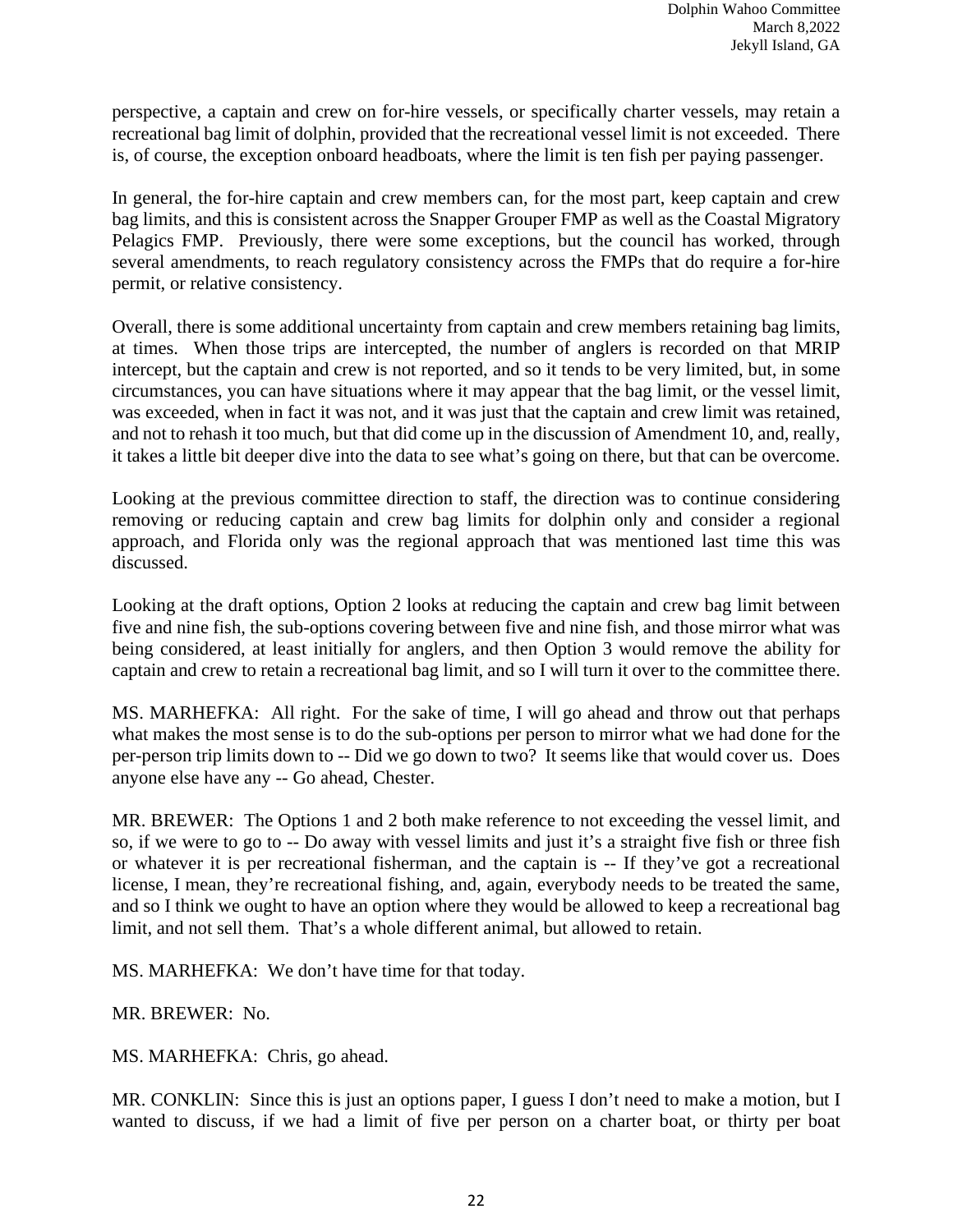recreationally, whichever one is more liberal, and it's sort of like Florida's, but it's getting to what everybody can probably digest, and so, if you're on a charter boat, and you had two people, you could still keep thirty, but, if you were on a headboat, and you had ten people, you could keep fifty, and, if Tim and I had our recreational licenses, and we were out there trolling ballyhoo around, we could keep thirty.

MS. MARHEFKA: So you're going back to the -- This is not the --

MR. CONKLIN: Yes, I know, and it's out of order, but I've been thinking about it for a while, and you know me. When I get something on my mind, I have to speak it, and so that's what I wanted people to maybe think about while the rest of the discussion is going on, because I know this committee is coming to an end.

MS. MARHEFKA: It's what we love about you, and that's great, but I just wanted to make sure that I followed that we were back at the other one. Is that noted?

MR. HADLEY: That's an option that we can certainly take out for scoping, if that's what the committee would like to do, and so the idea, just to clarify, is -- Like he said, it's kind of the reverse of -- It's kind of whichever is greater, essentially, and so thirty fish or --

MS. MARHEFKA: For the record, I'm seeing a lot of heads nodding in agreement, and that option will be added back in Action 2 and 3. That brings us back to this captain and crew, and where we just left it was that we were going to have it reflect those lower bag limits that we discussed earlier, and then, Chester, you wanted to clarify that that stood for all sectors.

MR. BREWER: Yes, and all I'm saying is that, right now, they're subject to a vessel limit, and, here, they wouldn't have -- What I am suggesting is everybody gets treated the same, captain and crew, and, if we pick five, they can keep five, regardless of -- Then we don't even have a vessel limit, and so they would be -- If you've got two guys on the boat, and you've got a captain, and you've got one crew member, and that's four anglers, and that's twenty fish.

MR. HADLEY: I think we can do that. I will take that back to the IPT, and we may have to kind of slice and dice it a different way through the actions, but I think you could -- I mean, that could definitely be done, and it would essentially be probably no action on this, and then we just remove the vessel limit and then change the bag limit, but that's something that -- I mean, that's good input, and that's something that I think the IPT can certainly figure that out.

MS. MARHEFKA: Wonderful. I see you wanting to raise your hand, but I was about to wrap up that, and so it's now or never.

MR. GRIMES: Thank you, and I just wanted to throw out one thing, because I think this is going to -- I don't know if this is going to come back right away, but I know you're going to hear this at the IPT, as we develop this, and so the council just made a decision, and has submitted to Secretary for approval, a huge increase in catch levels, right, and set no management uncertainty buffer, ABC, ACL, OY, and, if you are going to come in and reduce bag limits, such that you expect a significant reduction in catch, your management is not structured to achieve OY, which is what you're supposed to do, and so, if you really want to rein-in catch, you're going to have to adjust OY to be consistent with what your management is trying to achieve, right, because our goal is not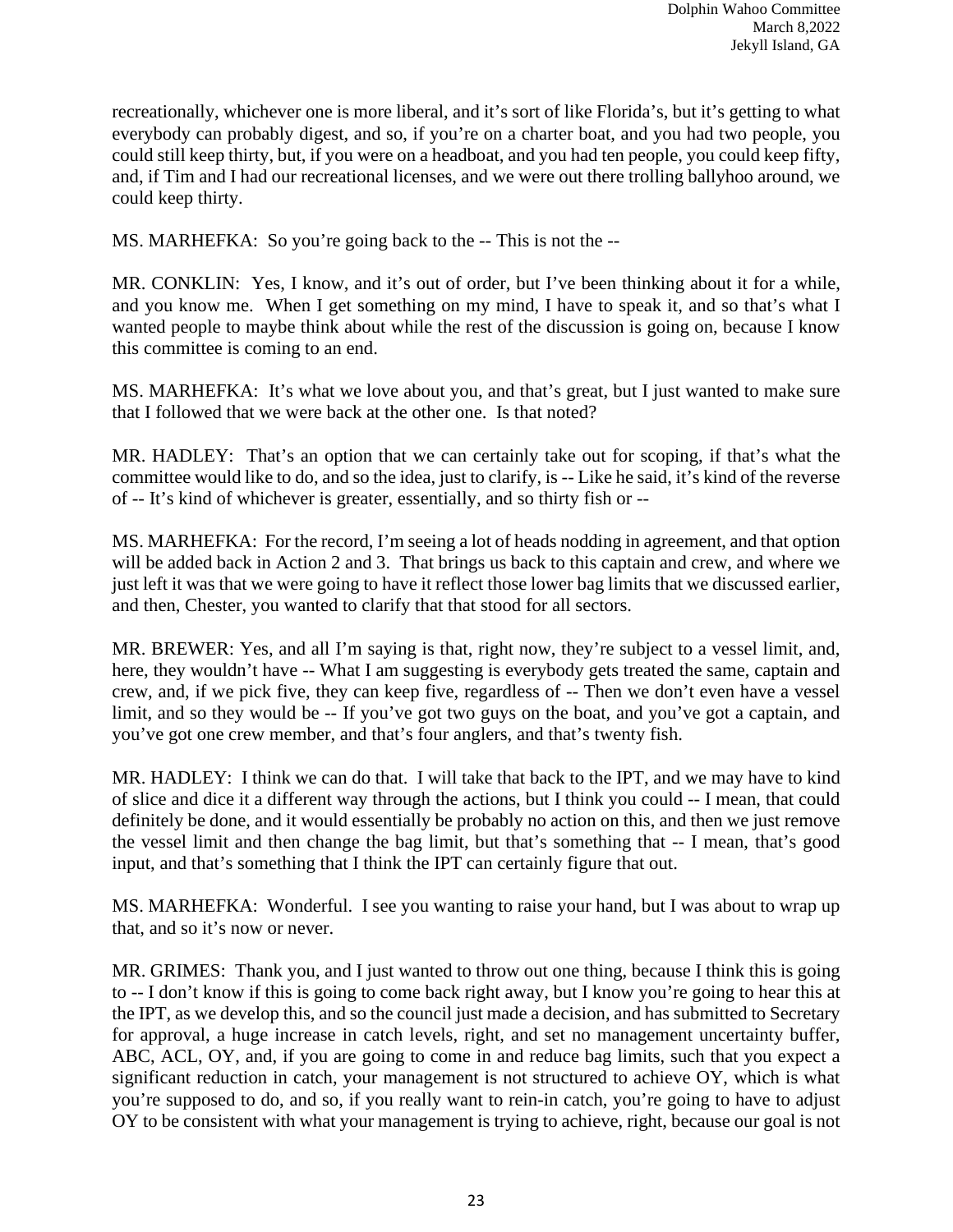to overfish, but to achieve OY, and we just cranked -- Well, you just asked the Secretary to crank up OY, and so, I mean, right now, if you're just talking about a small reduction in bag limit that are expected to get little or no reduction in harvest, it may ask why you're bothering to do it, but it may not create the problem of not achieving OY. If you come in with something that does achieve significant reductions in harvest, we may need to address that, and I just wanted to throw that out, so it doesn't surprise anybody. Thank you.

MS. MARHEFKA: I think that's the 500-pound elephant in the room. In my mind, it is, and so I agree, but Chip is going to come to us with a solution.

DR. COLLIER: Not a solution. Sorry. The change in the ABC is not an increase. It is basically keeping the value the same. What has happened is the change in the estimate of recreational catch has changed, and so they're just having to update those numbers based on that, and so this discussion of changing OYs and ABCs is not really relevant for this. What we're trying to do is update based on the best scientific information available.

MR. GRIMES: So point taken, yes, and I get that there is not an actual increase relative to what we're seeing and what we're doing going forward. If you're trying to reduce below that, yes, absolutely OY is an issue, and, I mean, we're saying that maybe ABC didn't increase, and overall recreational catch has always been higher, and so our numbers are catching up with what is actually occurring, and it is an increase on paper, where it's not believed to represent an actual increase, but, going forward, now you're looking at those new numbers, and you're wanting to bring catch down, right, and that's the whole point of constraining recreational harvest more, and that is going to bring -- It will show up in FES currency. Looking at the FES numbers, it will come down, and it won't be achieving OY if you put in significant reductions, and you will need to address optimum yield, so that your management measures are tailored to achieve your management targets. Thank you.

## MS. MARHEFKA: Chris.

MR. CONKLIN: Just for the record, these options seem like -- Since the recreational fishery has become such a freight train, with low interest rates and, up until a couple of years ago, low gas prices, and it's an ever-growing juggernaut of a fishery, and we're managing -- Essentially, this is managing the fishermen and not the fish, and so maybe that's the need of this action, or the whole amendment, whatever you want to call it.

MS. MARHEFKA: Yes, certainly, and I think we've all talked about the justification, sort of the rationale, for the public comment we're hearing, which is why we're doing this, and hopefully is the rationale for why we're not trying to achieve OY. Okay. We have to wrap-up. Our last item is going to be looking at items for the advisory panel to discuss at their -- Okay. There is a draft motion on the board. Would anyone care to make the motion to approve this? Jessica.

## MS. MCCAWLEY: **I move that we approve Regulatory Amendment 2 for scoping.**

MS. MARHEFKA: I have Mel as a second. Any discussion? **Any objection? Hearing none, so moved.** Now, hopefully you all have had a chance to look at the list of items that the AP will be discussing in April, and does anyone have any items they would like to add to that list for that advisory panel to discuss? I am not seeing any, and so I thought I was going to yield you back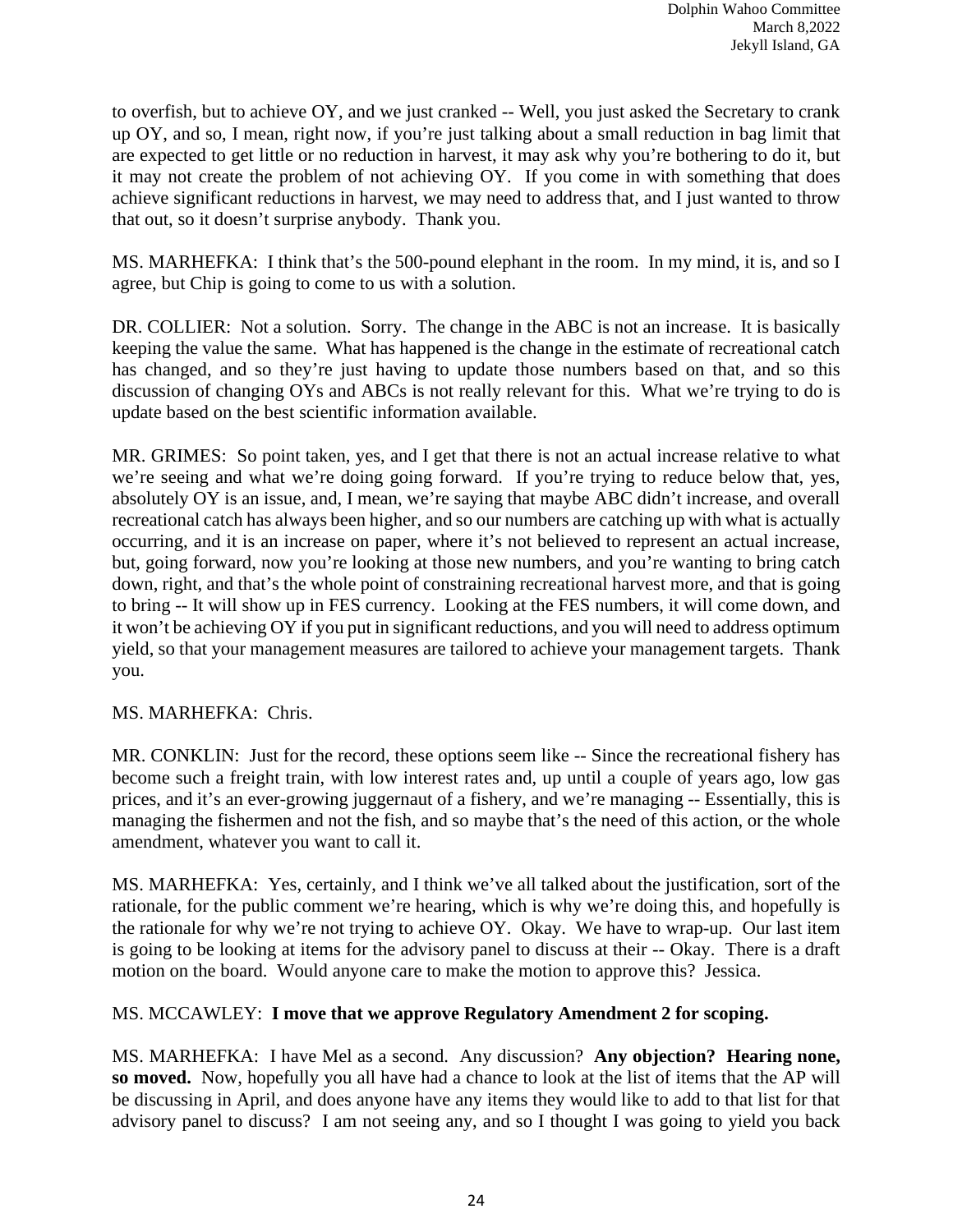some time, but I have failed, but back to you, and, John, thank you very much for keeping us on track.

(Whereupon, the meeting adjourned on March 11, 2022.)

 $- - -$ 

Certified By: \_\_\_\_\_\_\_\_\_\_\_\_\_\_\_\_\_\_\_\_\_\_\_\_\_\_\_\_\_\_\_\_\_\_\_\_\_\_\_\_\_\_\_ Date: \_\_\_\_\_\_\_\_\_\_\_\_\_\_\_\_\_

Transcribed By Amanda Thomas April 27, 2022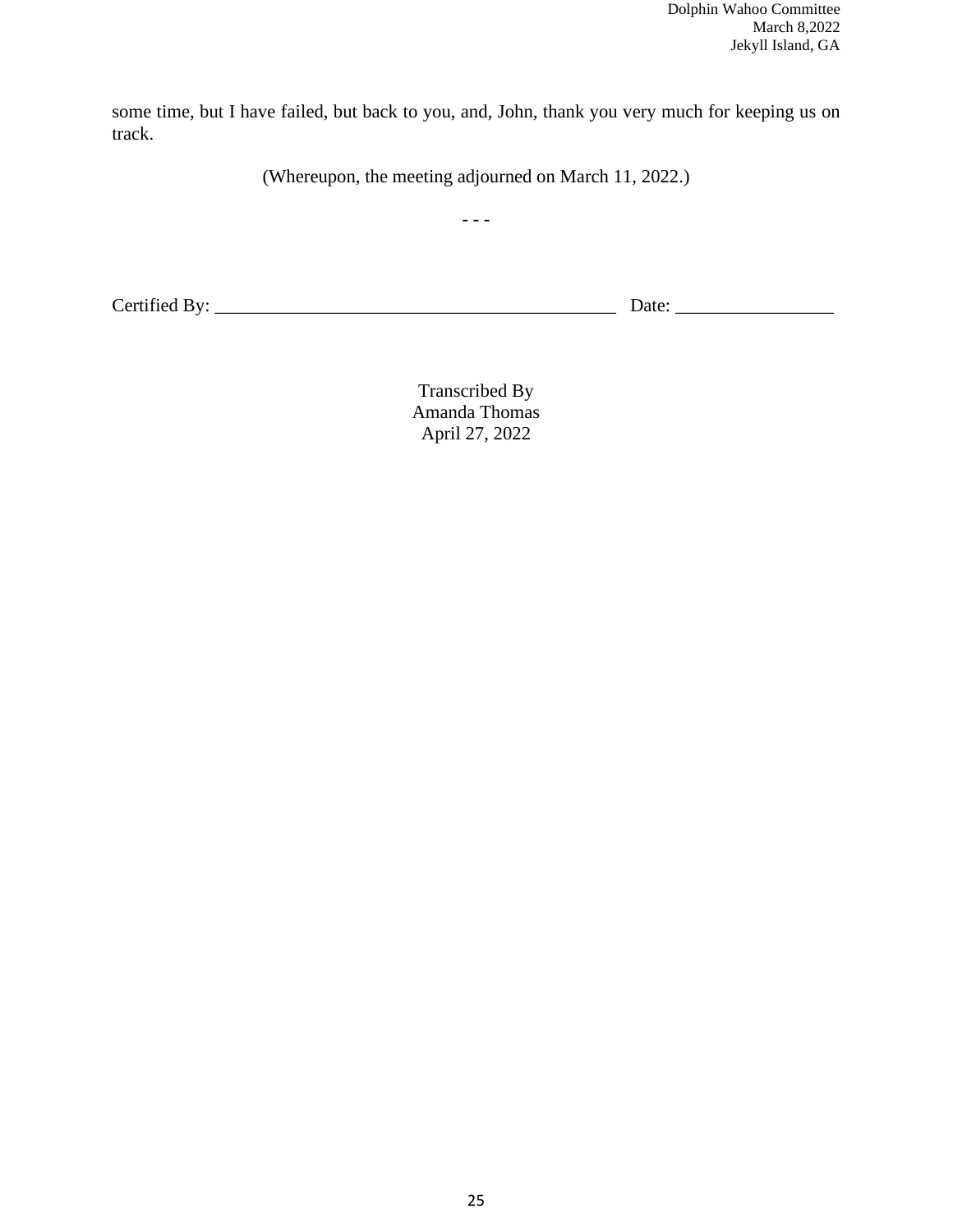DOLPHIN COMMITTEE SOUTH ATLANTIC FISHERY MANAGEMENT COUNCIL UTAES, 3/8/2022)

CMIC Mel Bell, Chair<br>SCDNR-Marine Resources Division P.O.Box 12559 217 Ft Johnson Road Charleston, SC 29422 (843)953-9007 (ph); (843)953-9159 (fax) bellm@dnr.sc.gov

Cmle Dr. Carolyn Belcher, Vice Chair GA DNR - Coastal Resources Division One Conservation Way, Suite 300 Brunswick, GA 31520 (912)264-7218 (ph); (912)262-3143 (f) Carolyn.belcher@dnr.ga.gov

*Amte* Robert Beal

Executive Director Atlantic States Marine Fisheries Commission 1050 N. Highland St. Suite 200 A-N Arlington, VA 22201 (703)842-0740 (ph); (703)842-0741 (f) rbeal@asmfc.org

Corester Brewer iX4440 PGA Boulevard, Suite 600 West Palm Beach, FL 33408 (561)655-4777 wcbsafmc@gmail.com

Crate Chris Conklin  $\sqrt{P.0. Box 972}$ Murrells Inlet, SC 29576 (843)543-3833 conklinsafmc@gmail.com

Cole LT Robert Copeland Seventh Coast Guard District 909 SE IstAve. Miami, FL 33131 (305) 415-6781(ph); (786)457-6419(c) Robert.R.Copeland@uscg.mil

Coste Tim Griner 4446 Woodlark Lane Charlotte, NC 28211 (980)722-0918 (ph) timgrinersafmc@gmail.com

 $(\pmb{\psi})_{\pmb{\mathcal{M}}}$ (3) Or Clay Porch  $\mathscr{Y}$ 

Cmte Judy Helmey X<sup>24</sup> Palmetto Drive Savannah, GA 31410 (912) 897-4921 JudyHelmey@gmail.com

Ker*y*y Marhefka  $CHA$   $R$   $347$  Plantation View Lane  $\sqrt{Mt}$ . Pleasant, SC 29464 (843)452-7352 (ph) KerryOMarhefka@gmail.com

 $C$ m+ $C$  J $\mathscr{G}$ sica McCawley  $\checkmark$  Florida Fish and Wildlife Conservation Commission 620 South Meridian St Tallahassee, FL 32399 (850)487-0554 (ph); (850)487-4847 (f) Jessica.mccawley@myfwc.com

*PMIE* Frish Murphey ^NC Division of Marine Fisheries P.O. Box 769 3441 Arendell Street Morehead City, NC 28557 (242) 808-8011 (0); (252)241-9310 (c) Trish.murphey@ncdenr.gov

> ^p0m Roller 807 Deerfield Drive Beaufort, NC 28516 (252) 728-7907 (ph);(919)423-6310 (c) tomrollersafmc@gmail.com

Cmte Andy Strelcheck /Acting Regional Administrator NOAA Fisheries, Southeast Region 263 13th Avenue South St. Petersburg, FL 33701 (727)551-5702 Andy.strelcheck@noaa.gov

Cnte Lauriee Thompson ^0. Box 307 Mims, FL3274 (321) 794-6866 thompsonlaurilee@gmail.com

on t

a. john wilte Monica Sinit Suis

 $\acute{(\iota)}$ 

ch O'Shaughnessy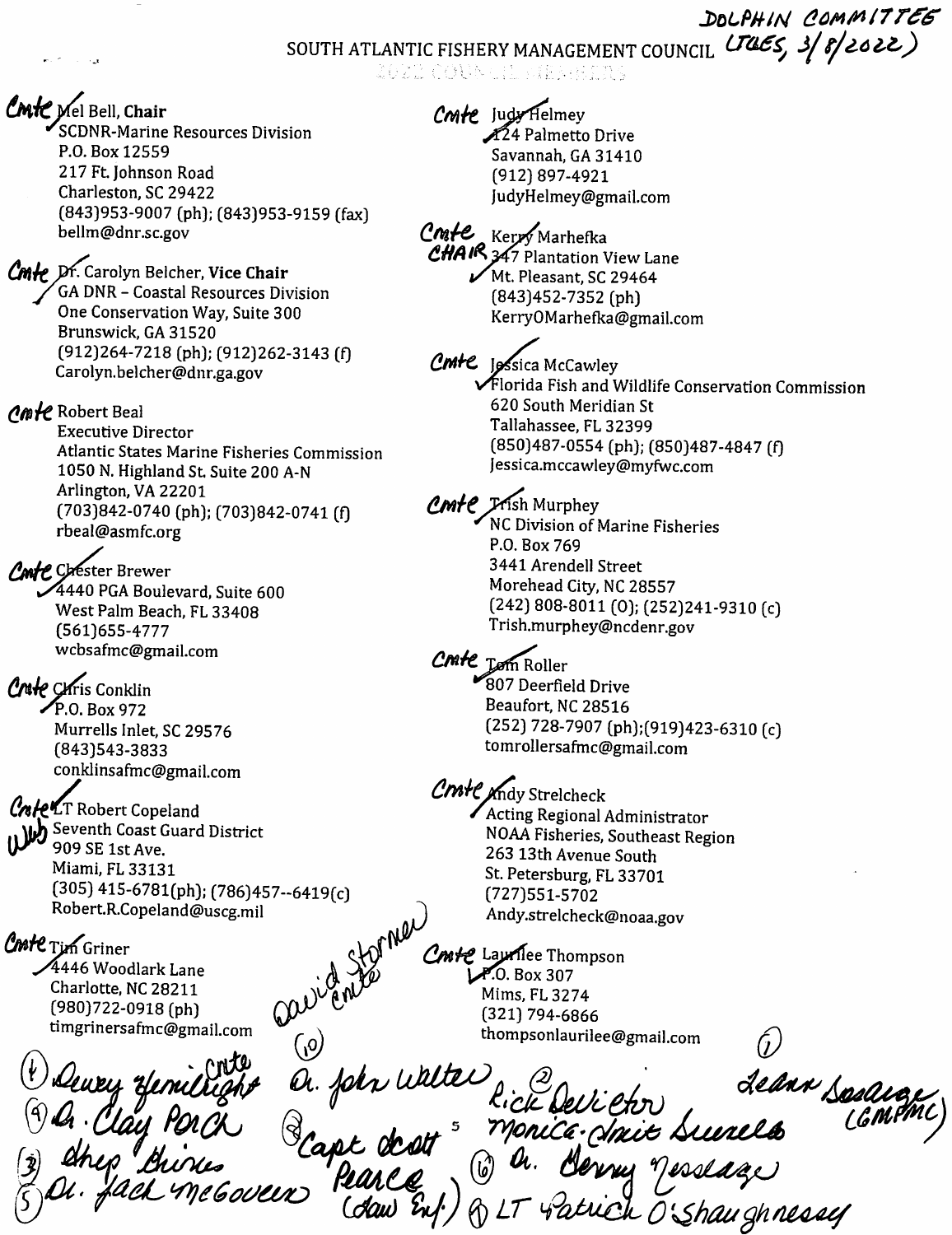## SOUTH ATLANTIC FISHERY MANAGEMENT COUNCIL COUNCIL MEMBERS

 $D$ an die Warner-Kramer Office Of Majaric Conservation OES/OMC 2201 Catreet, N.W. Department of State, Room 5806  $W_9$  $(202)047-3228$  [ph] Warner-KramerDM@state.gov

 $\gamma$ puu woodward 860 Buck Swamp Road  $G<sub>R</sub>$ Brunswick, GA 31523 (9123258-8970 (phj swoodwardsafmc@gmaiI.com

ر .

U.S. Fish and Wildlife Service Representative TBD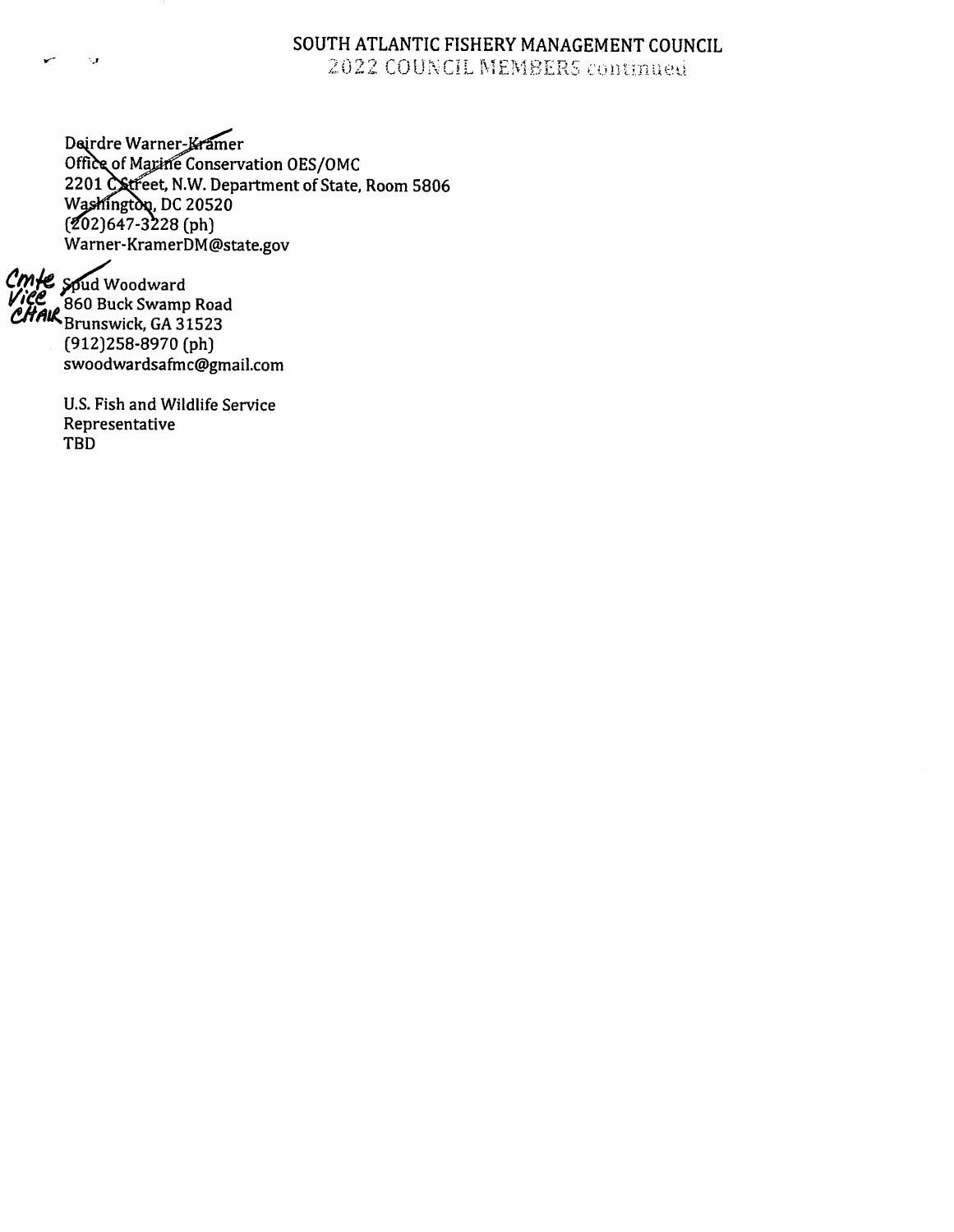## SOUTH ATLANTIC FISHERY MANAGEMENT COUNCIL 2022 COMMITTEE MEMBERS

### CITIZEN SCIENCE

Kerry Marhefka, Chair Trish Murphey, Vice Chair Robert Beal Carolyn Belcher Mel Bell Chester Brewer Chris Conklin LT Robert Copeland Tim Griner Judy Helmey Jessica McCawley Tom Roller Andy Strelcheck Laurilee Thompson Spud Woodward Staff contact: Julia Byrd

#### DOLPHIN WAHOO

Keny Marhefka, Chair Spud Woodward, Vice Chair Robert Beal Carolyn Belcher Mel Bell Chester Brewer Chris Conklin LT Robert Copeland Tim Griner Judy Helmey Jessica McCawley Trish Murphey Tom Roller Andy Strelcheck Laurilee Thompson Mid-Atlantic: Dewey Hemilright/David Stormer New England: Rick Beilavance Staff contact: John Hadley

## EXECUTIVE COMMITTEE

Mel Bell, Chair Carolyn Belcher. Vice Chair Chester Brewer Jessica McCawley Trish Murphey Staff contact: John Carmichael/Kelly Kiasnick

#### GOLDEN CRAB

Chris Conklin, Chair Jessica McCawley, Vice Chair Tim Griner Trish Murphey Andy Strelcheck Laurilee Thompson Staff contact: Christina Wiegand

## HABITAT PROTECTION AND ECOSYSTEM-BASED MGMT.

Carolyn Belcher, Chair Trish Murphey, Vice Chair Robert Beal Mel Bell Chester Brewer Chris Conklin LT Robert Copeland Tim Griner Judy Helmey Kerry Marhefka Jessica McCawley Tom Roller Andy Strelcheck Laurilee Thompson Spud Woodward Staff contact: Roger Pugliese

## OUTREACH AND COMMUNICATIONS

Spud Woodward, Chair Trish Murphey, Vice Chair Chester Brewer LT Robert Copeland Kerry Marhefka Tom Roller Laurilee Thompson Staff contact: Cameron Rhodes

## LAW ENFORCEMENT

Spud Woodward, Chair Mel Bell, Vice Chair Carolyn Belcher LT Robert Copeland Judy Helmey Kerry Marhefka Staff contact: Myra Brouwer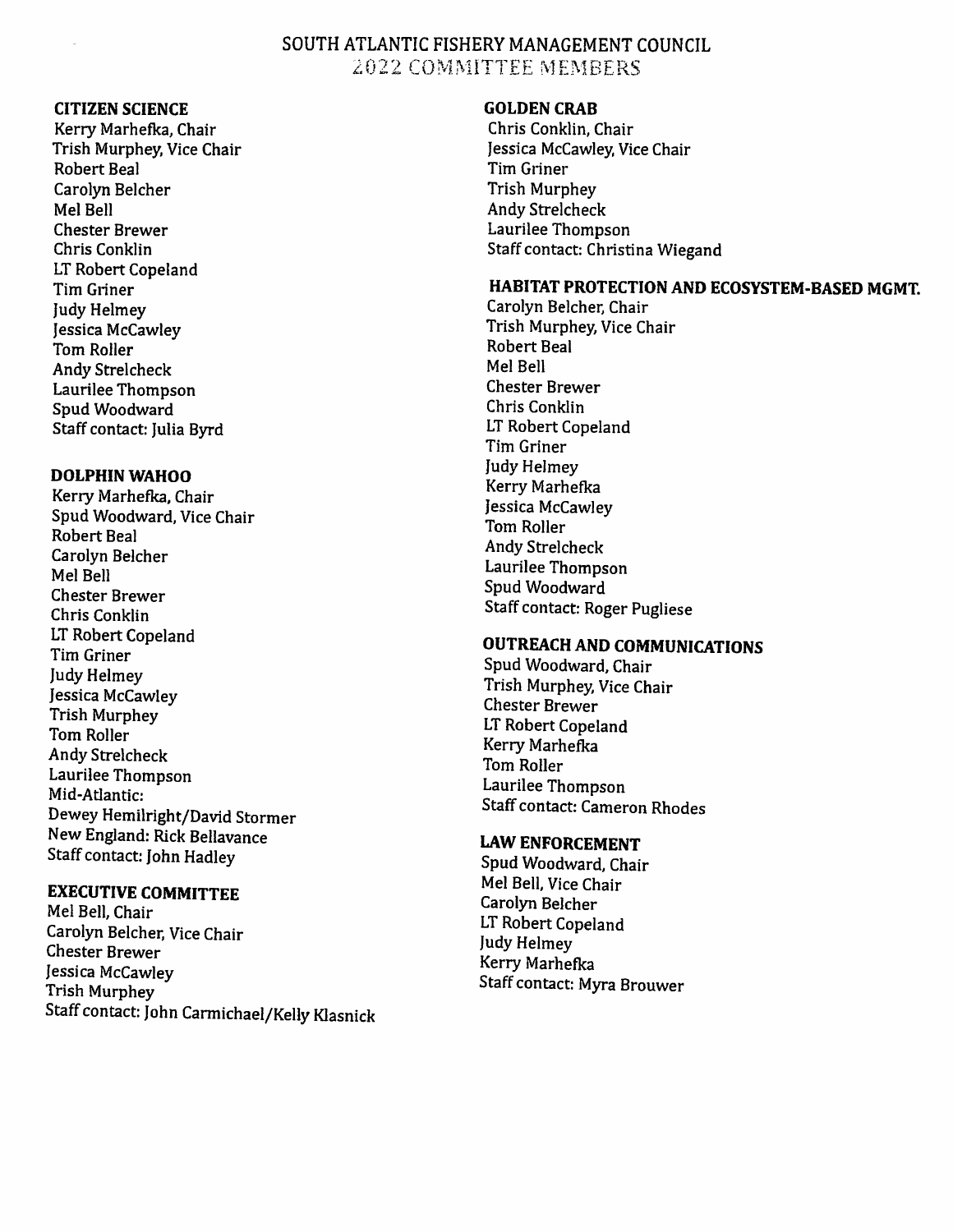DOLPHIN COMMITTEE  $\epsilon$  is a  $\epsilon$ 

## SOUTH ATLANTIC FISHERY MANAGEMENT COUNCIL COUNCIL STAFF

**Executive Director** John Carmichael ohn.carmichael@safmc.net

Deputy Director - Science **Dr.** Chip Collier ^ chip.collier@safmc.net

Deptfty Director - Management Myra Brouwer ^ myra.brouwer@safmc.net

**Citizen Science Program Manager** Julia Byrd julia.byrd@safmc.net

Admin. Secretary/Travel Coordinator Gindy Chava cindy.chaya@safmc.net

Quántitative Fishery Scientist Dr. Judd Curtis Judd.curthis@safmc.net

Fishery Economist & FMP<sup>C</sup>oordinator  $j$ ohn Hadley john.hadley@safmc.net

Fishery Scientist Allie Iberle ^^llie.iberle@saftnc.net

Public Information Officer LILLE FUDIC HIDTHIALION OF

> Administrative Officer ■Kelly Klasnick kelly.klasnick@safmc.net

Habitat & Ecosystem Scientist ימוט Røger Pugliese roger.pugliese@safmc.net

**Outreach Program Manager** Cameron Rhodes cameron.rhodes@safmc.net

**Fishery Scientist** Dr. Mike Schmidtke mike.schmidtke@safrnc.net

**Citizen Science Project Coordinator** Micholas Smillie ^ Nick.Smillie@safmc.net



suzanna.thomas@safmc.net

Fishery Social Scientist Christina Wiegand christina.wiegand@safmc.net

#### SEDAR

SEDAR Program Manager  $\overline{M}$   $\overline{M}$ r. Julie Neer Julie.neer@safmc.net

ULLS SEDAR Coordinator  $\blacktriangleright$  kathleen.howington@safmc.net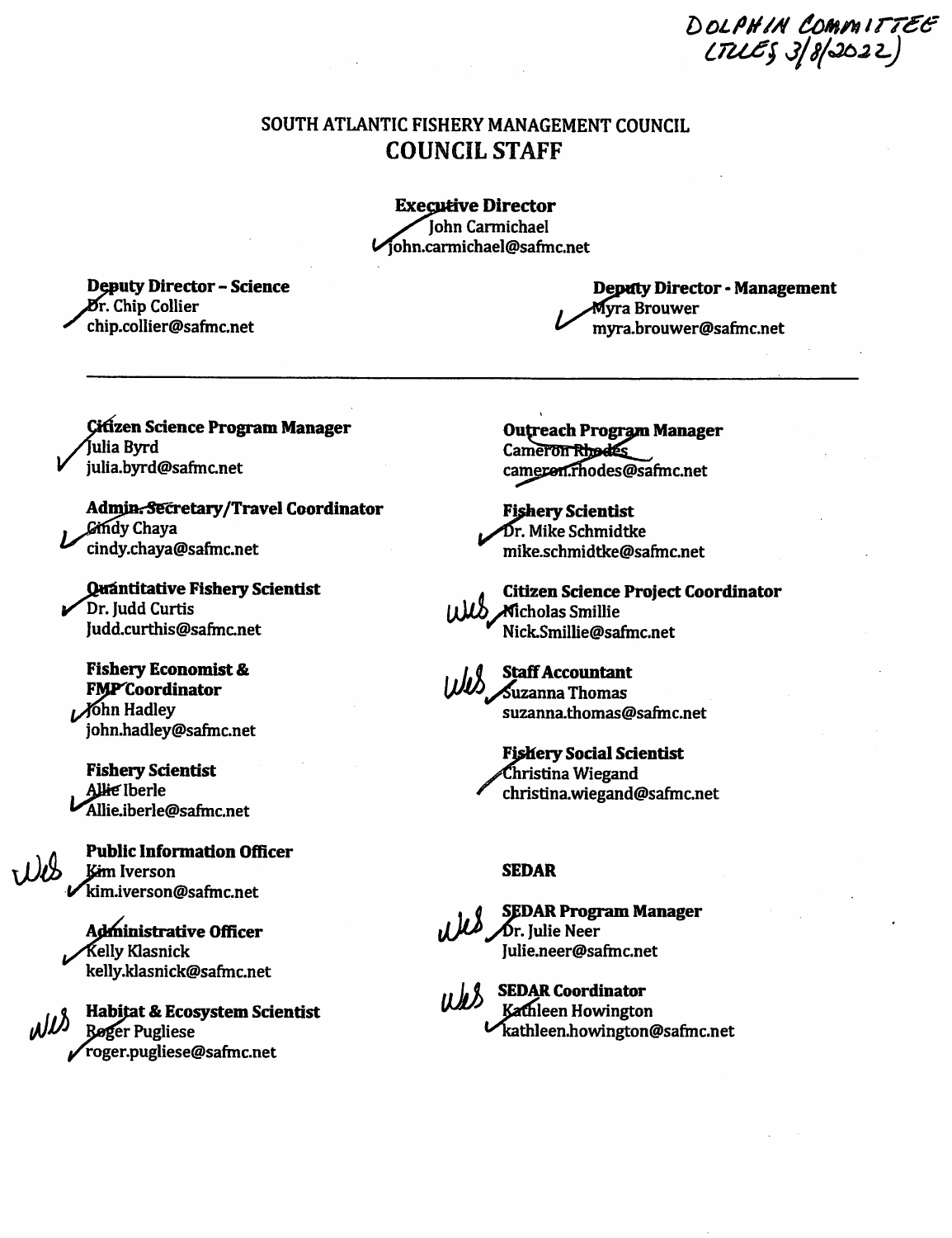# **Attendee Report: Meeting (3/7/22 - 3/11/22) SAFMC March Council**

Report Generated: 03/08/2022 07:08 PM EST

**Webinar ID Actual Start Date/Time Duration** 914-670-795 03/08/2022 08:01 AM EST 9 hours 19 minutes

## **Attendee Details**

| <b>Attended</b> | <b>Last Name</b> | <b>First Name</b> |
|-----------------|------------------|-------------------|
| Yes             | <b>BROUWER</b>   | <b>MYRA</b>       |
| Yes             | <b>BYRD</b>      | 01JULIA           |
| Yes             | <b>Bailey</b>    | Adam              |
| Yes             | Batsavage        | Chris             |
| Yes             | <b>Beckwith</b>  | Anna              |
| Yes             | <b>Berry</b>     | james             |
| Yes             | Bianchi          | Alan              |
| Yes             | <b>Bolitho</b>   | Leah              |
| Yes             | <b>Bonura</b>    | Vincent           |
| Yes             | <b>Brame</b>     | Richen            |
| Yes             | <b>Bubley</b>    | Walter            |
| Yes             | Calay            | Shannon           |
| Yes             | Chaya            | Cindy             |
| Yes             | Conklin          | 00The Real Chris  |
| Yes             | Copeland         | 00 Robert         |
| Yes             | Crosson          | <b>Scott</b>      |
| Yes             | Curtis           | Judd              |
| Yes             | <b>DOVER</b>     | <b>Miles</b>      |
| Yes             | <b>DOVER</b>     | <b>MILES</b>      |
| Yes             | <b>DeVictor</b>  | <b>Rick</b>       |
| Yes             | <b>FRANCO</b>    | <b>DAWN</b>       |
| Yes             | Finch            | Margaret          |
| Yes             | Foor             | <b>Brandon</b>    |
| Yes             | Freeman          | Matt              |
| Yes             | Garrett          | David             |
| Yes             | Glasgow          | Dawn              |
| Yes             | Glazier          | Ed                |
| Yes             | Godwin           | Joelle            |
| Yes             | Gore             | Karla             |
| Yes             | Guyas            | Martha            |
| Yes             | <b>HARRELL</b>   | <b>RYAN</b>       |
| Yes             | Hadley           | 01John            |
| Yes             | Harrison         | Alana             |
| Yes             | Heffernan        | Katie             |
| Yes             | <b>Helies</b>    | Frank             |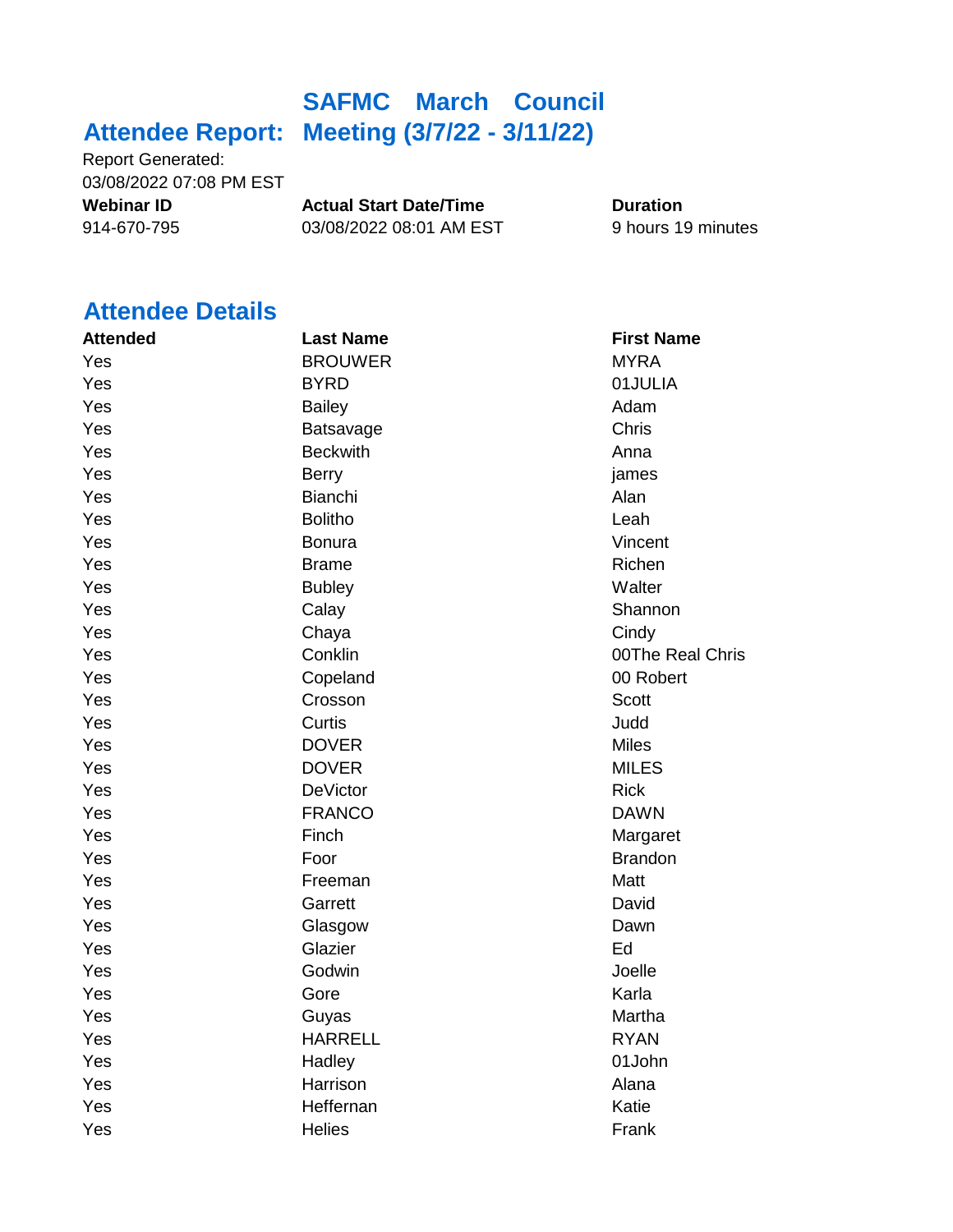| Yes | Hemilright      | Dewey          |
|-----|-----------------|----------------|
| Yes | Howington       | Kathleen       |
| Yes | Ingram          | Jamal          |
| Yes | Iverson         | 01 Kim         |
| Yes | Kelleher        | William        |
| Yes | Kittle          | Christine      |
| Yes | Klasnick        | 01Kelly        |
| Yes | Knowlton        | Kathy          |
| Yes | Krikstan        | Catherine      |
| Yes | Laks            | Ira            |
| Yes | Larkin          | Michael        |
| Yes | Latanich        | Katie          |
| Yes | Lupton          | Dee            |
| Yes | Mahoney         | Andrew         |
| Yes | <b>McCoy</b>    | Sherylanne     |
| Yes | <b>McGovern</b> | <b>Jack</b>    |
| Yes | Mehta           | <b>Nikhil</b>  |
| Yes | Merrifield      | Mike           |
| Yes | Merrifield      | Jeanna         |
| Yes | Merten          | Wessley        |
| Yes | Murphey         | <b>Trish</b>   |
| Yes | Murphy          | Rob            |
| Yes | <b>Neer</b>     | Julie          |
| Yes | Nesslage        | Genny          |
| Yes | Newman          | Thomas         |
| Yes | OShaughnessy    | Pat            |
| Yes | Package-Ward    | Christina      |
| Yes | Patten          | Willow         |
| Yes | Pugliese        | 01Roger        |
| Yes | Ralston         | Kellie         |
| Yes | Rawls           | Kathy          |
| Yes | Records         | David          |
| Yes | Reding          | <b>Brandon</b> |
| Yes | Reeder          | Kelly          |
| Yes | Reichert        | Marcel         |
| Yes | <b>Scott</b>    | Tara           |
| Yes | <b>Shults</b>   | <b>Byron</b>   |
| Yes | <b>Sinkus</b>   | wiley          |
| Yes | Smart           | Tracey         |
| Yes | Smillie         | Nicholas       |
| Yes | Spanik          | Kevin          |
| Yes | Spurgin         | Kali           |
| Yes | <b>Sramek</b>   | Mark           |
| Yes | Stephen         | Jessica        |
| Yes | <b>Stormer</b>  | David          |
| Yes | <b>Thomas</b>   | 01 Suzanna     |
| Yes | <b>Travis</b>   | Michael        |